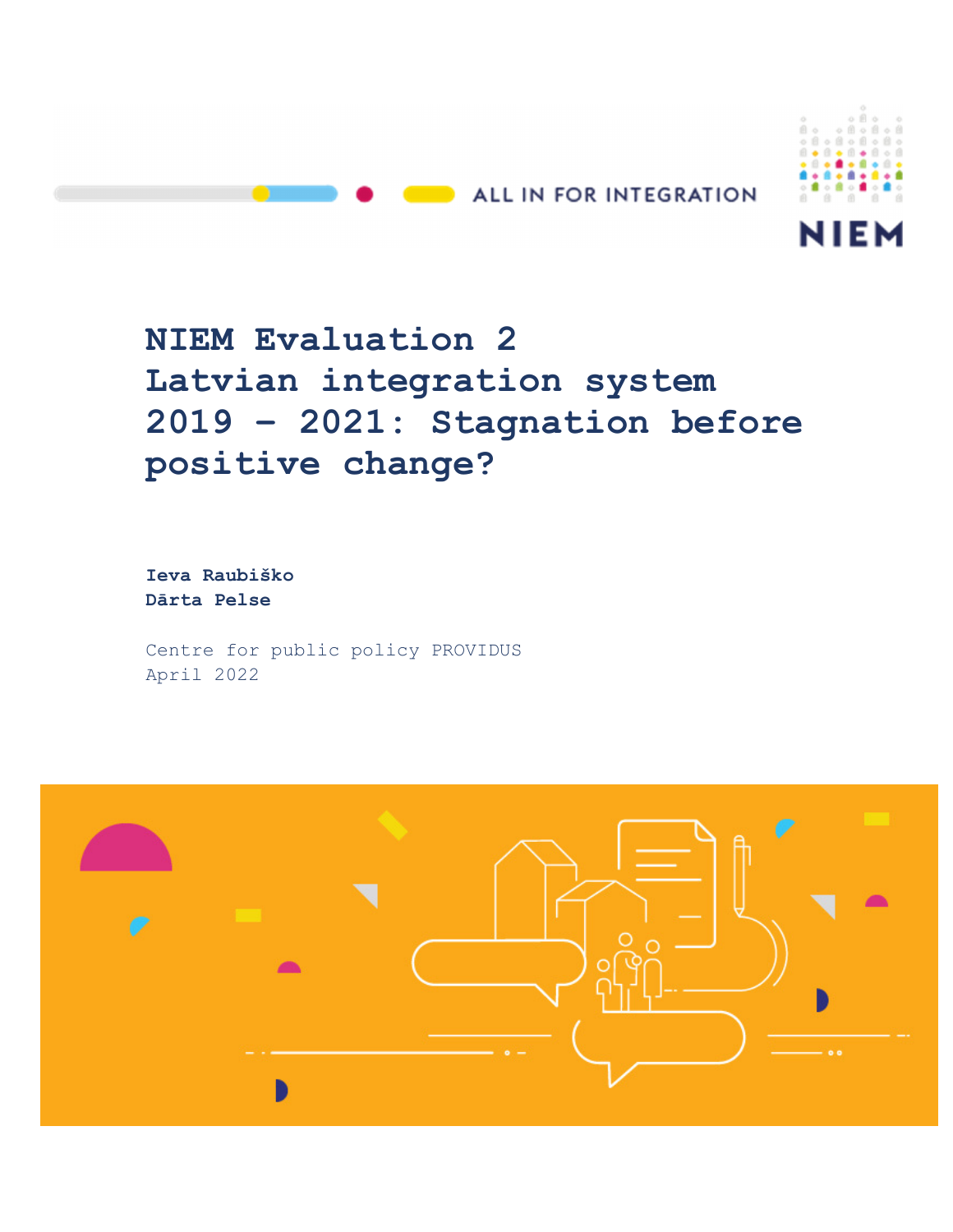



Towards a more integrated migration policy, made possible by the AMIF



Kultūras ministrija

Sabiedrības integrācijas fonds

Project is co-funded by the Ministry of Culture of the Republic of Latvia and the Society Integration Fund.

Authors: Ieva Raubiško, Dārta Pelse (PROVIDUS)

Copyright © 2022 Centre for Public Policy PROVIDUS No part of this publication may be reproduced of cited in any form or by any means without reference to its title and authors. All Rights reserved.

The report may be downloaded from www.foreignintegration.eu and www.providus.lv

Exclusive responsibility for the expressed opinions is borne by the authors, and European Commission as well as the Latvian Ministry of Culture and Society Integration Fund bear no liability for the method of use of the information made available.

Published by: Centre for Public Policy PROVIDUS Alberta Str. 13, Riga, Latvia e-mail: info@providus.lv www.providus.lv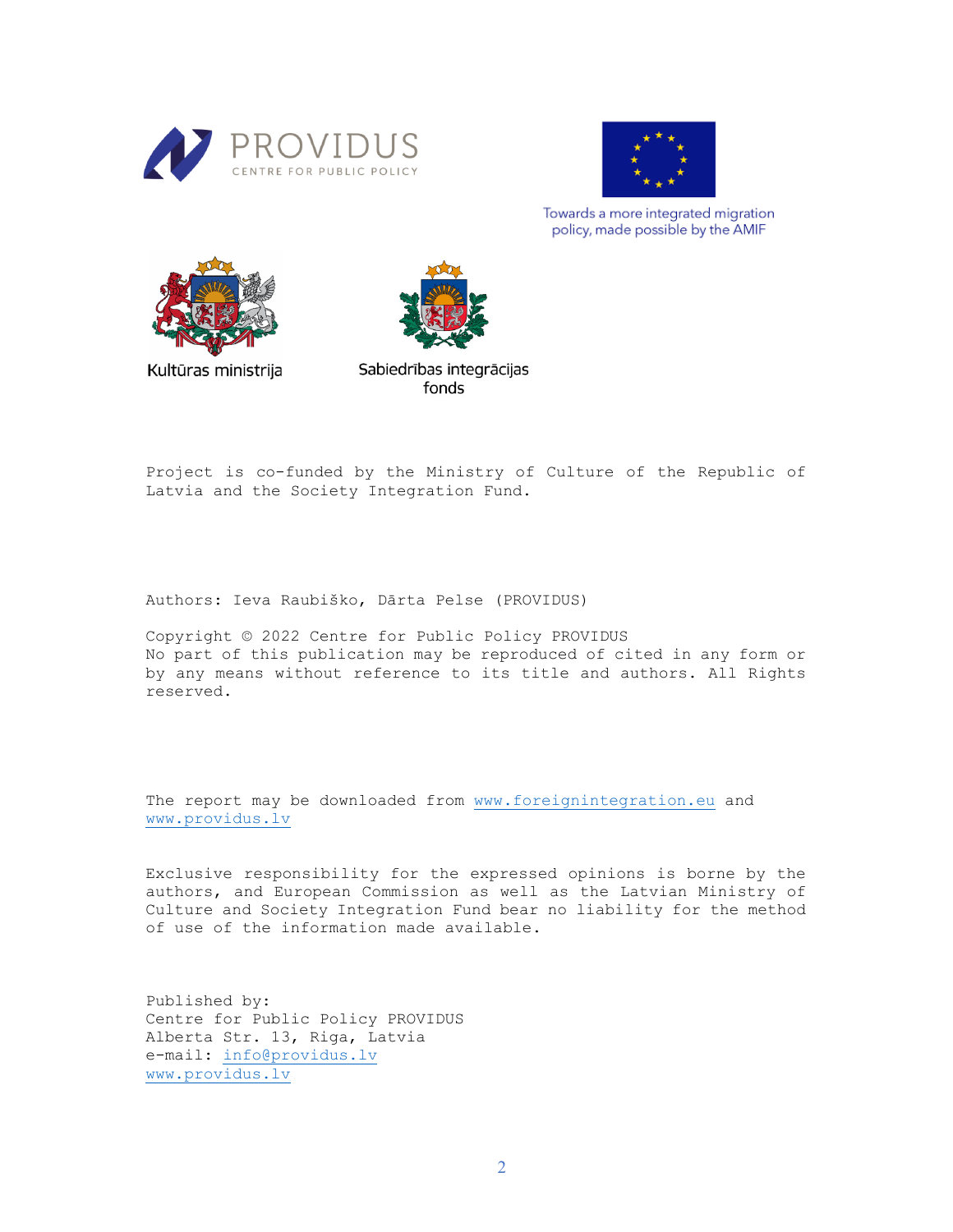### Introduction

 $\overline{a}$ 

This report focuses on the implementation of integration policy aimed at the beneficiaries of international protection (hereafter BIPs) in Latvia. It is a result of evaluation of migration policies in the EU Member States conducted as part of the project "The National Integration Evaluation Mechanism (NIEM)."

NIEM is a six-year long transnational project aiming to support the key actors in the field of integration in 14 EU Member States in developing their systems of integration and improving the integration outcomes for persons with international protection.

The main goal of the project is to increase the competence and effectiveness of the institutions involved in the BIP integration. NIEM has established a tool for comprehensive monitoring and evaluation of the integration process. It helps to identify gaps within the legal and policy frameworks of integration and to assess the impact of legislative and policy changes in different countries, as well as to recognise the good practices in different integration systems. NIEM proposes to establish a mechanism for a biennial, comprehensive assessment of BIP integration.

The project is based on the assumption that creation of any migration and integration policy should rely on trustworthy data: statistical, legal, administrative, financial and public policy data, as well as on the quantitative and qualitative data gained through surveys, interviews, and focus group discussions with the representatives of target group and the implementers of integration policy. Thus, the aim of this project is to promote evidence-based policy-making. NIEM provides evidence that can serve as a basis for further development of appropriate integration policies in the EU countries.

This report is the outcome of the last of three evaluation rounds, following the NIEM comparative Baseline Report<sup>1</sup> and respective national reports<sup>2</sup> based on data from 2016–2017, and

 $1$  Wolffhardt A., Conte C. and Huddleston T. (2019). The European benchmark for refugee integration: Brussels/Warsaw: MPG and IPA. The Baseline Report elaborates on the background, objectives and methodology of NIEM and includes further references.

 $2$  Wolffhardt, A., Conte. C. (2020). The European benchmark for refugee integration: A comparative analysis of the National Integration Evaluation Mechanism in 14 EU countries. Brussels/Warsaw: MPG and IPA.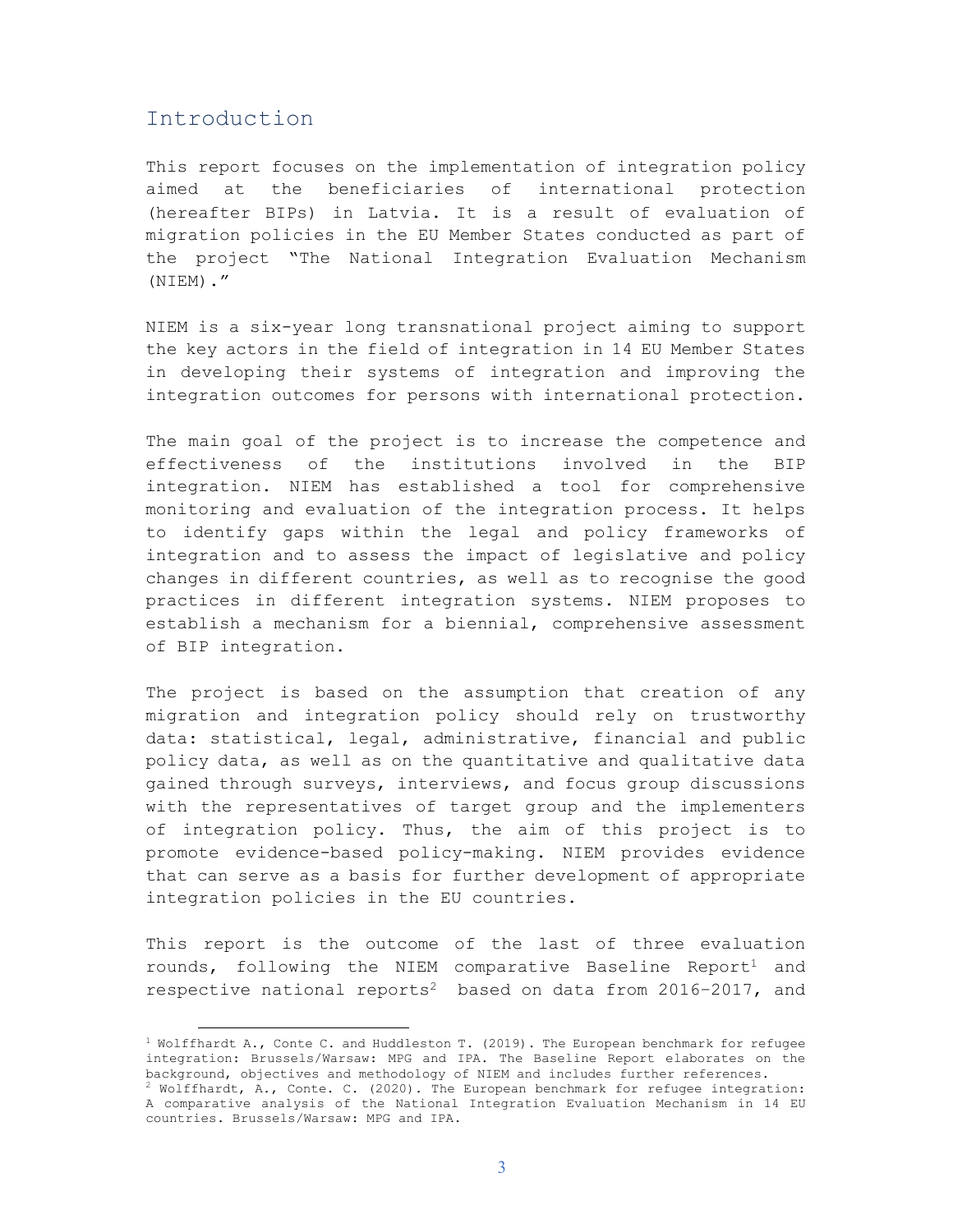the NIEM comparative Evaluation 1 Report<sup>3</sup> and respective national reports in 2020,4 based on data obtained in 2017–2019.

This report is addressed to public administration professionals and decision makers, representatives of academic and applied research centres, think tanks, non-governmental organizations, and to everyone else interested in or dealing with migration and integration issues. We hope that the report will arise interest and provide a good basis for enlarging knowledge, continuing discussions and creating a better policy for integration.

### 1. Main trends since the Evaluation 1 report

The period from 2019–2021 was characterised by an overall stagnation in terms of legal and policy framework and collaborative implementation of integration policy, a backdrop against which two largely unexpected upheavals – Covid-19 pandemic and the influx of irregular migrants into Latvia through Belarus – took place. These unfolding crises highlighted the long-standing challenges of integration in Latvia, such as difficulties in securing housing, obtaining education, employment and equal social support.

Yet some positive legislative and policy changes had long been brewing and came to fruition towards the very end of or beyond the period of current evaluation (i.e. 31 March 2021). They provide a basis for further improvements of the BIP integration system as set out in the Action Plan for Movement and Admission in Latvia of Persons who Need International Protection,<sup>5</sup> the 2019–2020 Plan for the Implementation of National Identity, Civil Society and Integration Policy,  $6$  and the 2021-2023 Plan for the Development of a Cohesive and Civically Active Society.<sup>7</sup>

<sup>3</sup> Wolffhardt, A., Conte. C. (2020) The European Benchmark for Refugee Integration: A Comparative Analysis of the National Integration Evaluation Mechanism in 14 EU countries. Brussels/Warsaw: MPG and IPA. See http://www.forintegration.eu/pl/pub. <sup>4</sup> See http://www.forintegration.eu/pl/pub.

<sup>5</sup> Order of the Cabinet of Ministers No.759 "Action Plan for Movement and Admission in Latvia of Persons who Need International Protection", 2 December 2015, available here.

<sup>6</sup> Order of the Cabinet of Ministers No.72 "On the 2021-2027 Guidelines for the Development of a Cohesive and Civically Active Society," available here.

<sup>7</sup> Order of the Cabinet of Ministers No.32, "On the 2021-2023 Plan for the Development of a Cohesive and Civically Active Society, available here.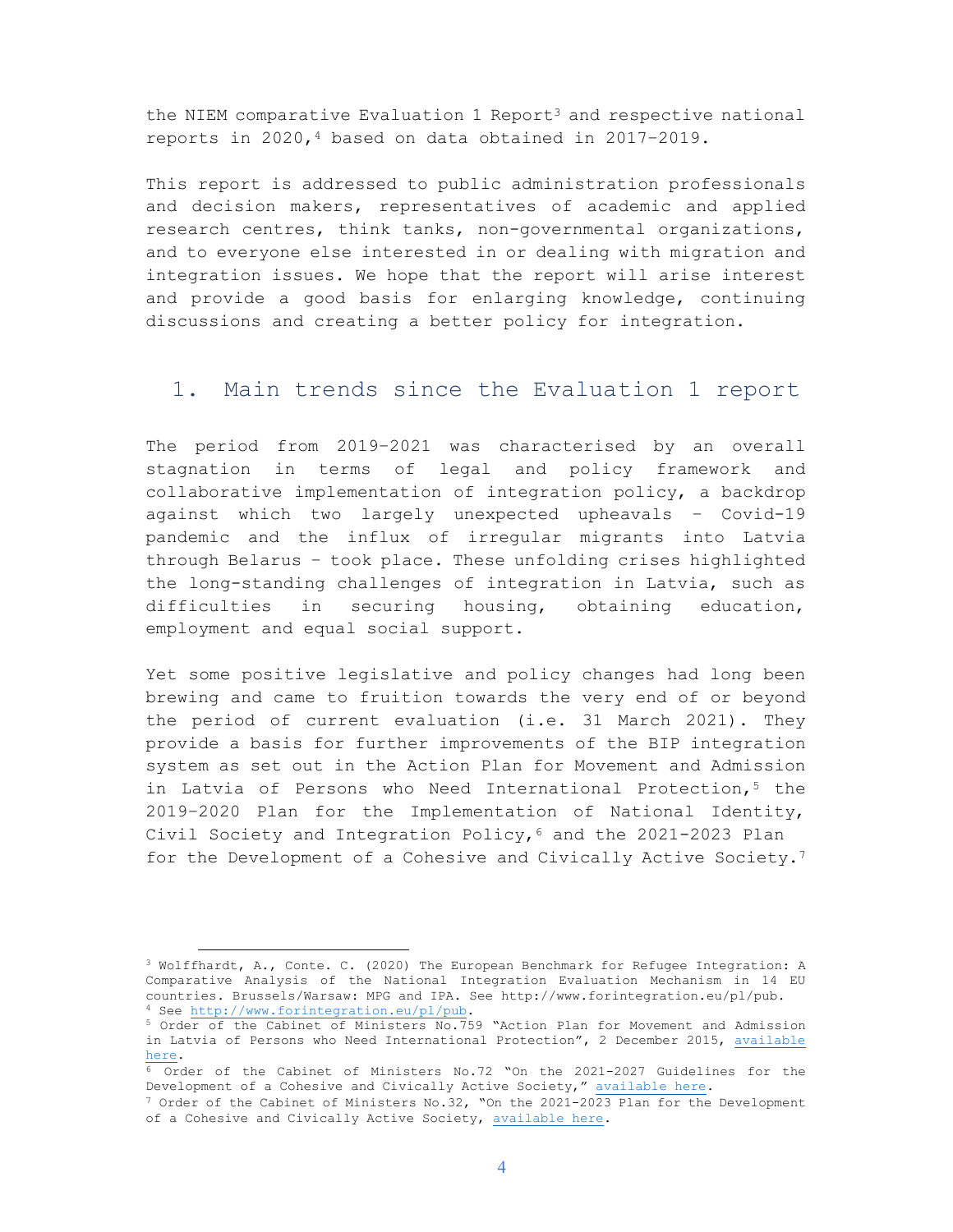This report outlines the main trends in the legal and policy framework for integration and its implementation since 2019. It proceeds with analysis of long-term implications of the existing policy through the lens of the Covid-19 pandemic as experienced by BIPs.

For a comprehensive overview of Latvia's policy towards the reception and integration of BIPs since 2015, read the Baseline Assessment8 and the Evaluation 1 Report.9 For comparative reports across 14 EU countries and national reports outlining the state of affairs in each of these countries developed under the NIEM project, visit www.forintegration.eu.

### Asylum Dynamics 2019-2021

 $\overline{a}$ 

The number of asylum applications in Latvia remained relatively low in 2019, reflecting a general decrease across the European Union. The majority of asylum seekers came from Azerbaijan, Russia, India, Georgia and Ukraine. $10$  Of 178 asylum applications in total, 51 or 28.6 % resulted in either a refugee status (37 cases) or a subsidiary status (14 cases). The year 2020 saw a further decrease in asylum seekers, caused largely by the spread of the Covid-19 pandemic and the closure of internal and external borders by many EU countries. In total, 147 asylum requests were submitted, and 25 or 17% resulted in either a refugee status (8 cases) or subsidiary status (17 cases). Majority of asylum seekers came from Belarus, Russia and Syria. Priority was given to asylum applications filed by persons arriving from Belarus due to the post-election crackdown on peaceful protests in Belarus from August 2020 onwards.

The situation changed drastically in 2021 when the asylum requests increased almost four times compared to the previous year. Altogether 582 applications were filed, the highest number since 1998 when the registration of asylum applications started in Latvia. The sharp increase was caused by the arrival of irregular migrants, mostly from Iraq, but also from Afghanistan, Sri Lanka, Syria, Turkey and some other countries through

<sup>9</sup> Lāce, A., Šuvajevs, A. (2020). NIEM Evaluation 1: Towards or against systemic support for integration? Case of Latvia. Centre for Public Policy PROVIDUS.  $^{10}$  Office of Citizenship and Migration Affairs (OCMA). Statistics: Asylum Seekers.

<sup>8</sup> Lāce, A., R.F.Geks. (2018) Measuring and Improving Integration of Beneficiaries of International Protection. Baseline Assessment: Latvia. Centre for Public Policy PROVIDUS.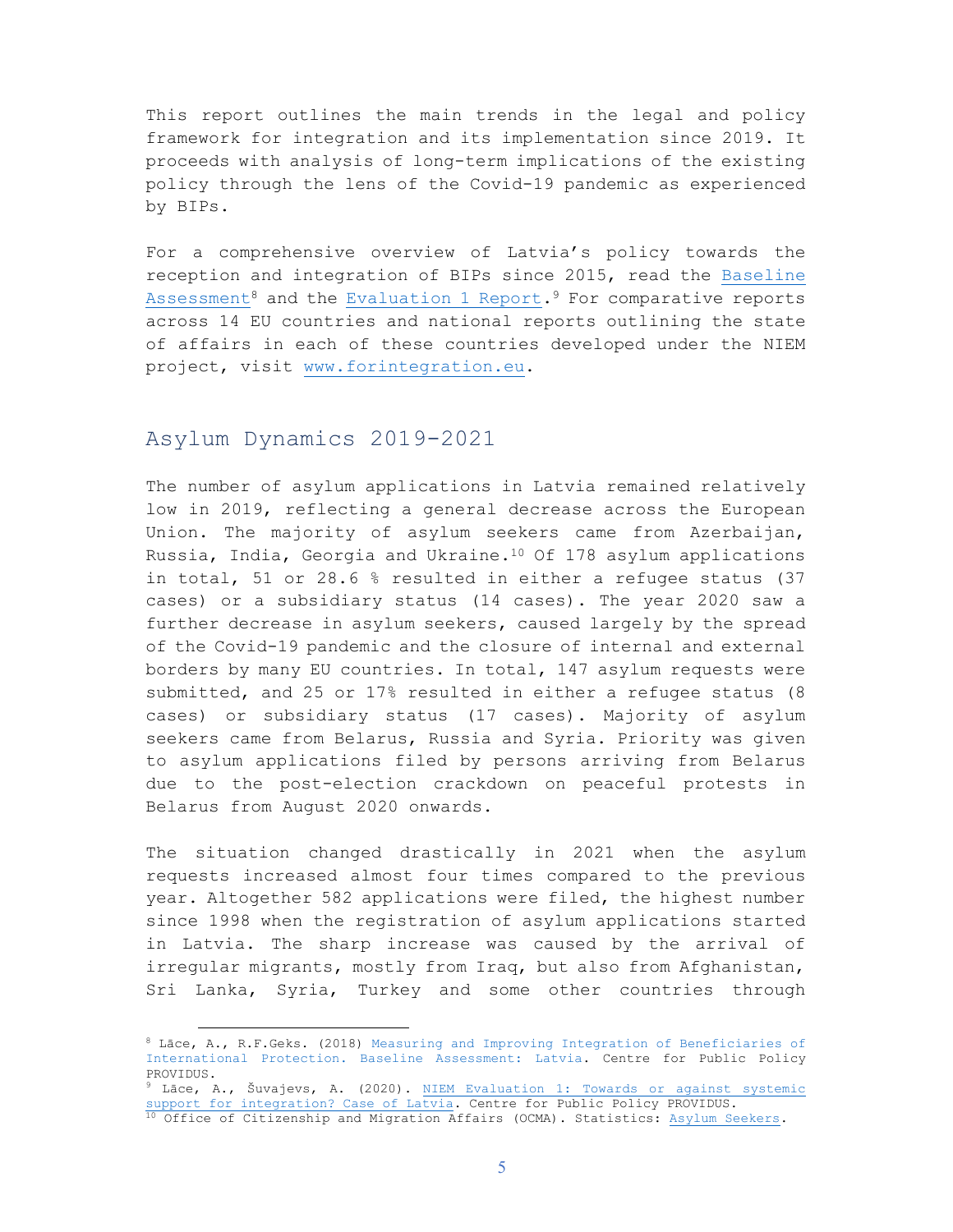Belarus, encouraged by Lukashenko regime that lured newcomers on tourist visas with a promise of easy transit to the EU countries. $11$  From the end of July 2021 until 11 August when the state of emergency came into force in Latvia's border areas with Belarus, effectively halting the acceptance of asylum applications there, more than 340 people had crossed the border irregularly. In total 368 asylum requests were filed by persons who had arrived in Latvia in an irregular way via Belarus; yet only three of them (0.008 %) were satisfied by granting status of international protection.<sup>12</sup> The annual approval rate was however 21.4%: of 582 applications, 80 resulted in a refugee status, and 25 in a subsidiary protection status in Latvia.



Source: Office of Citizenship and Migration Affairs

 $\overline{a}$ 

Secondary movement remained a challenge despite restrictions introduced to curb the Covid-19 pandemic across the EU. Most of the asylum seekers who arrived crossing the Latvian-Belarus border in summer 2021 left the asylum seekers' reception centre "Mucenieki" without waiting for the outcome of their applications and were later apprehended in other EU countries,

<sup>&</sup>lt;sup>11</sup> A more detailed analysis of the influx of irregular migrants across the EU external (Latvian and Lithuanian) border with Belarus and subsequent actions of the involved governments, as well as the legal and policy implications of this crisis will be offered in a joint comparative report by PROVIDUS and the Lithuanian non-governmental organisation *Diverisity Development Group* in May 2022.

 $12$  According to the information provided by the OCMA to the governmental crosssectoral Operative Management Centre to deal with the influx of irregular migrants accross the Latvian-Belarussian border and in direct communication.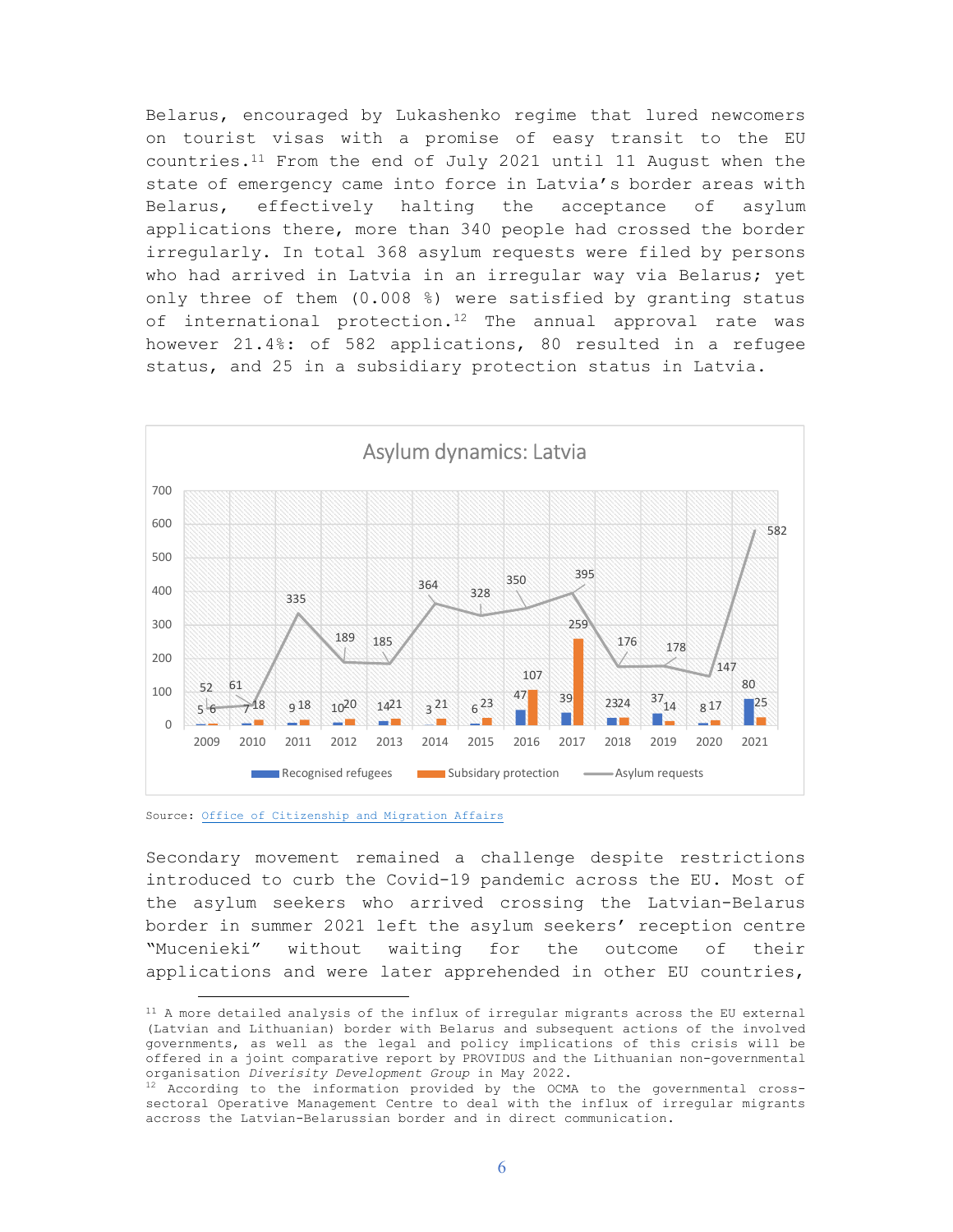mainly Germany. The authorities of these countries filed readmission requests, and 33 asylum seekers were returned to Latvia in accordance with the Dublin regulation in  $2021.^{13}$  Many readmission requests are still pending.

The tendency to leave Latvia for other EU countries continued also among people who had already received the status of international protection in Latvia. The State Border Guard received requests for the readmission of 95 BIPs and four BIP children without the status from other EU countries in 2020- 2021. Of them only 17 BIPs, including one child without the, were actually readmitted during this time-period.<sup>14</sup>

Returned BIPs faced the same challenges as in the previous evaluation phase, described in the Evaluation 1 Report. Namely, it was difficult for them to find housing, especially in under the Covid-19 circumstances, ensure education for children and access social support. The renewal of identity documents and temporary residence permits still implied paying fines for nonrenewal although in practice the requirement to pay fines was mostly cancelled by OCMA employees upon provision of relevant explanations.

As before, both those BIPs who had left Latvia soon after acquiring the protection status and those who had partially or fully benefited from the services of social worker and social mentor within one year of acquiring the status were no longer eligible for additional mentoring support. Thus, the returned BIPs had to rely solely on NGO support again.

One returned family with two children found themselves in the same situation as two other returned families in 2019. The family was unable to find a place to live and therefore stayed for three months at the asylum seekers' centre, even though BIPs are not entitled to stay at the centre after receiving the protection status.

As mentioned below, the prolonged stay of BIPs at the centre, practiced as an ad hoc solution though technically illegal, points to systemic problems with housing for BIPs. These problems became particularly visible during the Covid-19

<sup>&</sup>lt;sup>13</sup> According to the information provided by the OCMA Asylum Affairs Divison in direct commumnication.

<sup>14</sup> According to the information provided by the State Border Guard in direct communication.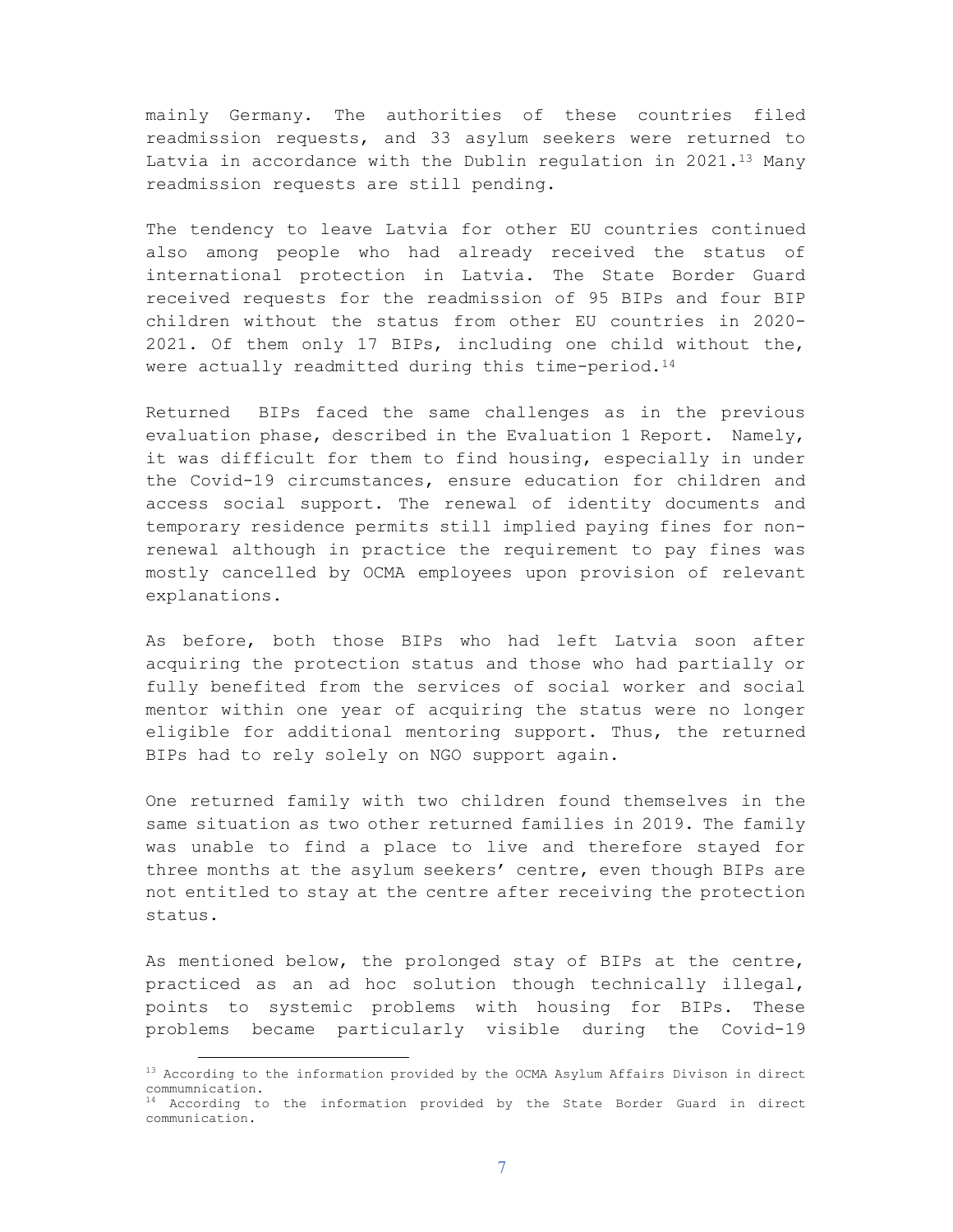pandemic and the increase in the number of asylum seekers when the capacity of the asylum seekers' centre was exhausted, yet BIPs continued to reside there (see page 19).

### Legislative and policy changes since 2019

As noted above, the period from 2019–2021 was characterised by a general stagnation with regard to legislative and policy framework for integration*.* Yet it was also a period of continuous discussion and advocacy of some significant changes that were proposed or passed as legislative amendments or policy documents after the cut-off date of the current evaluation and thus were not included in the 2021 NIEM scores for Latvia. This part of report will not only consider the legal and policy framework and the implementation of integration measures during the evaluation period but will also outline the main adjustments introduced later.

The Action Plan for Movement and Admission in Latvia of Persons who Need International Protection adopted in 2015 and last amended in 2017 continued to serve as the basis for integration system for BIPs. However, one of the coordination mechanisms set out by the Plan and initially viewed as a good practice of mainstreaming – the Working Group at the Ministry of Welfare in charge of socioeconomic inclusion of BIPs – had come to a full stop already in the previous evaluation cycle and did not reconvene during the period under discussion here. As a result, responsibilities of integration support to BIPs remained scattered across several ministries and government agencies: the Ministry of Culture, the Society Integration Foundation (hereafter SIF), the Ministry of Welfare, the Ministry of Education, the Ministry of Environmental Protection and Regional Development and some other institutions, with lacking coordination and mainstreaming of integration policies. This set-up prevented finding solutions to such long-standing problems as, for example, securing housing and providing sufficient educational support to the BIPs.

As shown in the table below (see also table on p.12), Latvia scores very low in policy implementation and cooperation. The score is based on the following criteria: the existence of an overall refugee integration policy/strategy; mainstreaming across all relevant policy fields; multi-level and multi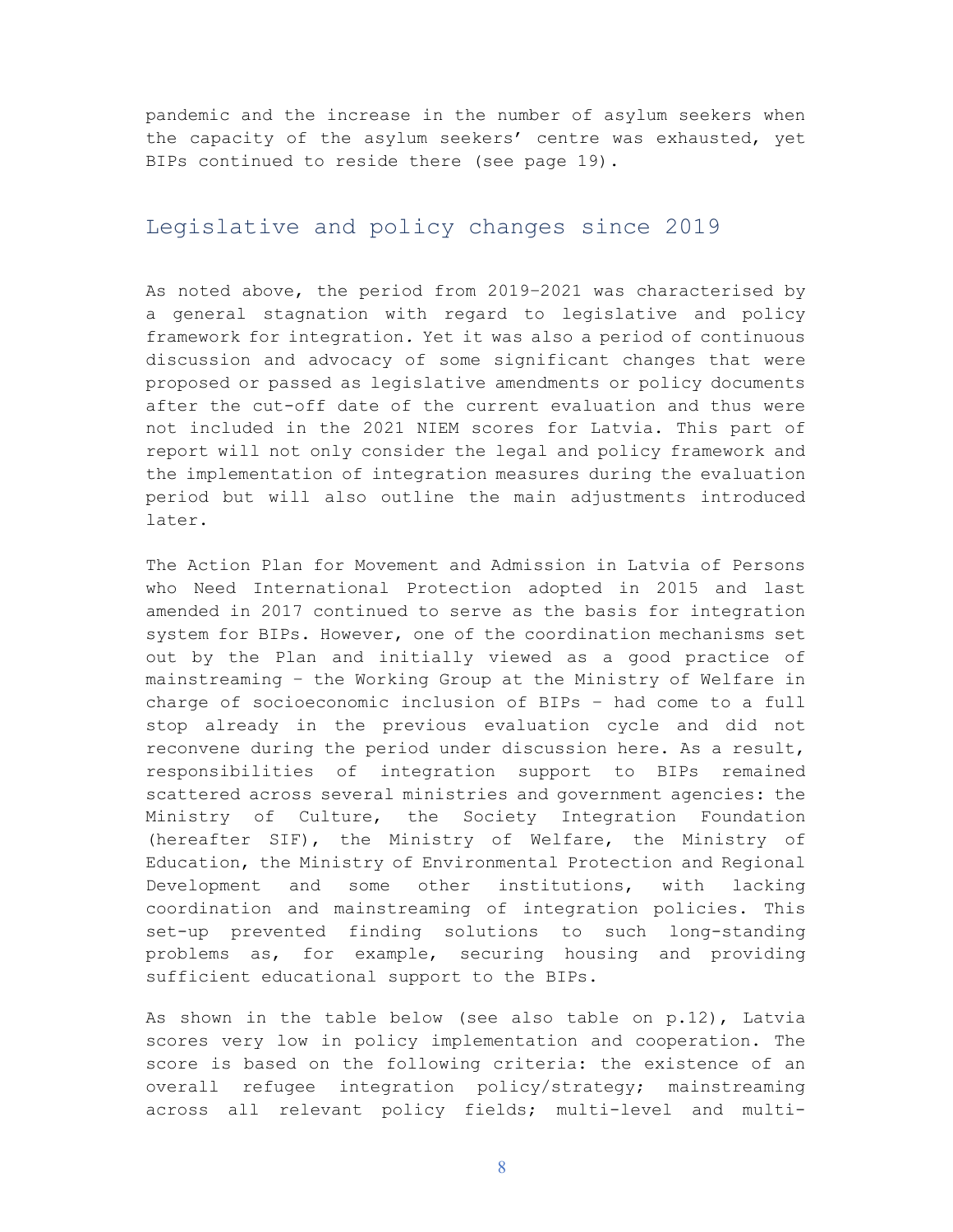sectoral coordination with local and regional authorities, social partners and civil society; acknowledgment of integration as a two-way process and support for an active role on the part of the receiving society; encouragement of the participation of BIPs in society and integration policy making. Latvia is among the six project partner countries where policy implementation and cooperation is assessed as critically lacking.

#### **Step: Implementation &**

#### **Collaboration**

| average of all indicators per country |      |  |
|---------------------------------------|------|--|
| France                                | 56,4 |  |
| Sweden                                | 56,0 |  |
| Lithuania                             | 51,0 |  |
| <b>Netherlands</b>                    | 40,9 |  |
| <b>Italy</b>                          | 38,1 |  |
| <b>Spain</b>                          | 34,5 |  |
| Czechia                               | 33,5 |  |
| Greece                                | 30,9 |  |
| Latvia                                | 24,8 |  |
| Slovenia                              | 24,3 |  |
| Romania                               | 13,8 |  |
| <b>Bulgaria</b>                       | 9,4  |  |
| <b>Hungary</b>                        | 0,0  |  |
| Poland                                | 0,0  |  |
|                                       |      |  |

| Critically | Marginally | Moderately | Broadly    |
|------------|------------|------------|------------|
| lacking    | supportive | supportive | supportive |
|            |            |            |            |
| $0 - 24.9$ | 25-49,9    | 50-74.9    | 75-100     |

Comparative data: Migration Policy Group, Brussels. Data visualization: Institute of Public Affairs, Warsaw.

In addition to the effects of lacking coordination, the following developments have led to changes in the NIEM scoring for Latvia:

**+**

There was a tendency to reduce fees in individual cases of family reunification, for example, by cancelling consular charges for visa applications. Officially, however, fees remained unchanged and relatively high for BIPs.

 Social assistance became easier to obtain for BIPs at the municipalities with the same criteria and procedures applied as for the nationals. Yet assistance remained largely tied to an officially declared place of residence, **+**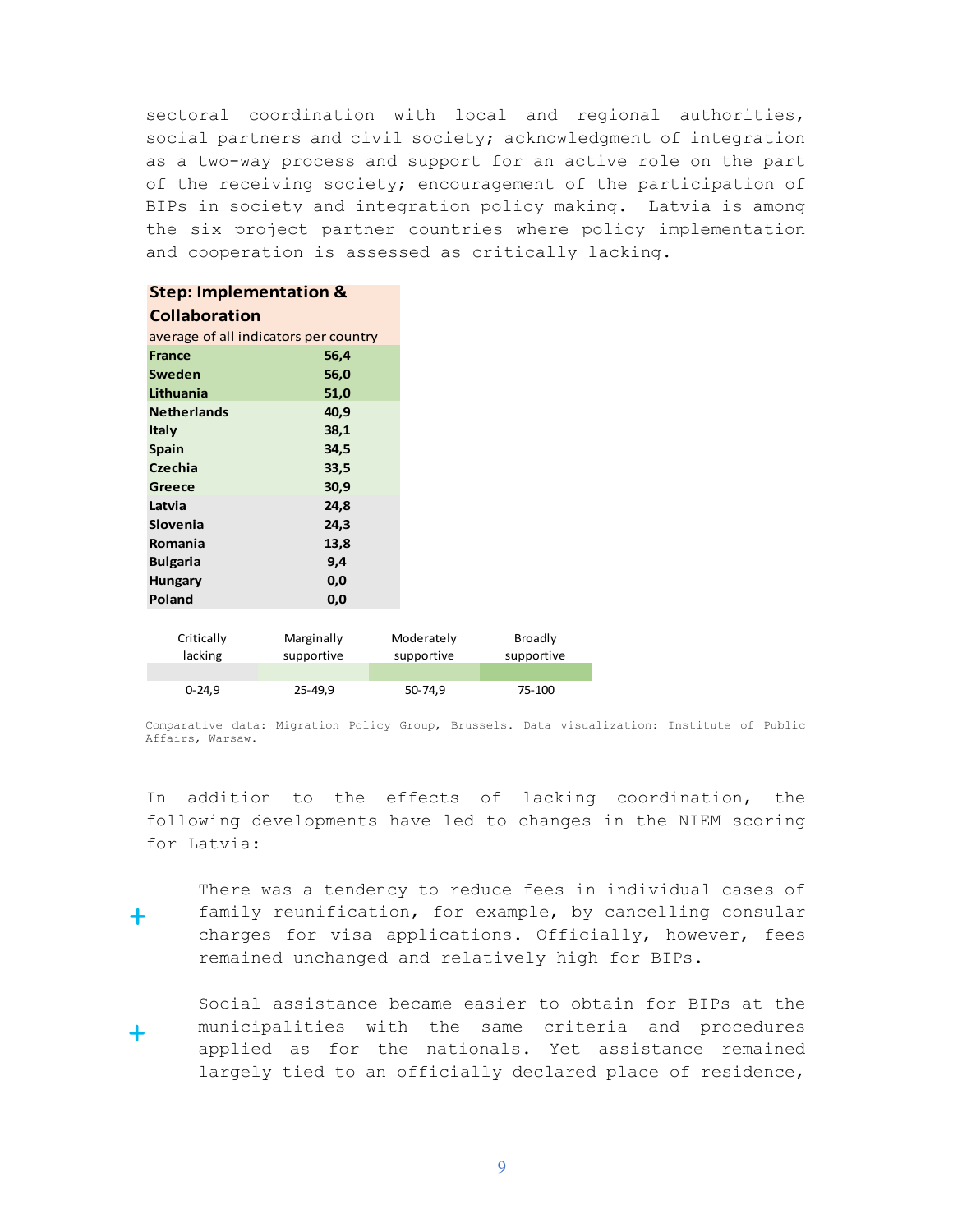a challenge to many BIPs struggling to secure permanent housing during the initial phase of integration.

 Amendments to the Law on Social Services and Social Assistance stipulated a one-off allowance from municipality to persons (including BIPs) without a registered place of residence in that municipality. Local governments were also obliged to consider providing psychosocial assistance or granting the necessary social benefits to such persons.

 Targeted job-seeking support to BIPs, consisting of individual consultations, job placement, Latvian language courses and assistance of the Latvian language mentor at the workplace, was continued by the State Employment Agency (hereafter – SEA). BIPs could also partake in general employment programmes, such as subsidised employment, 15 onthe-job training, and paid temporary public work. SEA's project "Integration of Persons with Refugee and Alternative Status into the Latvian Labour Market" was funded from the state budget.

 A wide range of vocational training courses were accessible to the unemployed BIPs through the SEA. However, all courses were provided in Latvian, which considerably limited the involvement of BIPs in the training. Similar constraints applied to the life-long learning programme for the employed adults administered by the State Education Development Agency. Although one of the prioritised target groups of the programme, few BIPs could benefit from the initiative due to insufficient knowledge of Latvian.

Assistance of social worker and social mentor, available to asylum seekers for 3 months and to BIPs for 12 months after receiving the status of international protection, was continued under the EU-funded project "Diversity promotion" administered by the SIF. The service was implemented by the Latvian Red Cross, succeeded by the NGO "Caritas" after the current evaluation period.16 The project-based support of social worker and mentor is likely to continue in 2023,

 $\overline{a}$ 

**+**

**+**

**+**

**+**

<sup>&</sup>lt;sup>15</sup> Subsidized jobs for the unemployed. State Employment Agency, Republic of Latvia. 22.10.2020.

<sup>16</sup> "Sabiedrības integrācijas fonds uzsāk sadarbību ar Caritas Latvija atbalsta sniegšanai patvēruma meklētājiem un bēgļiem", 1.02.2022.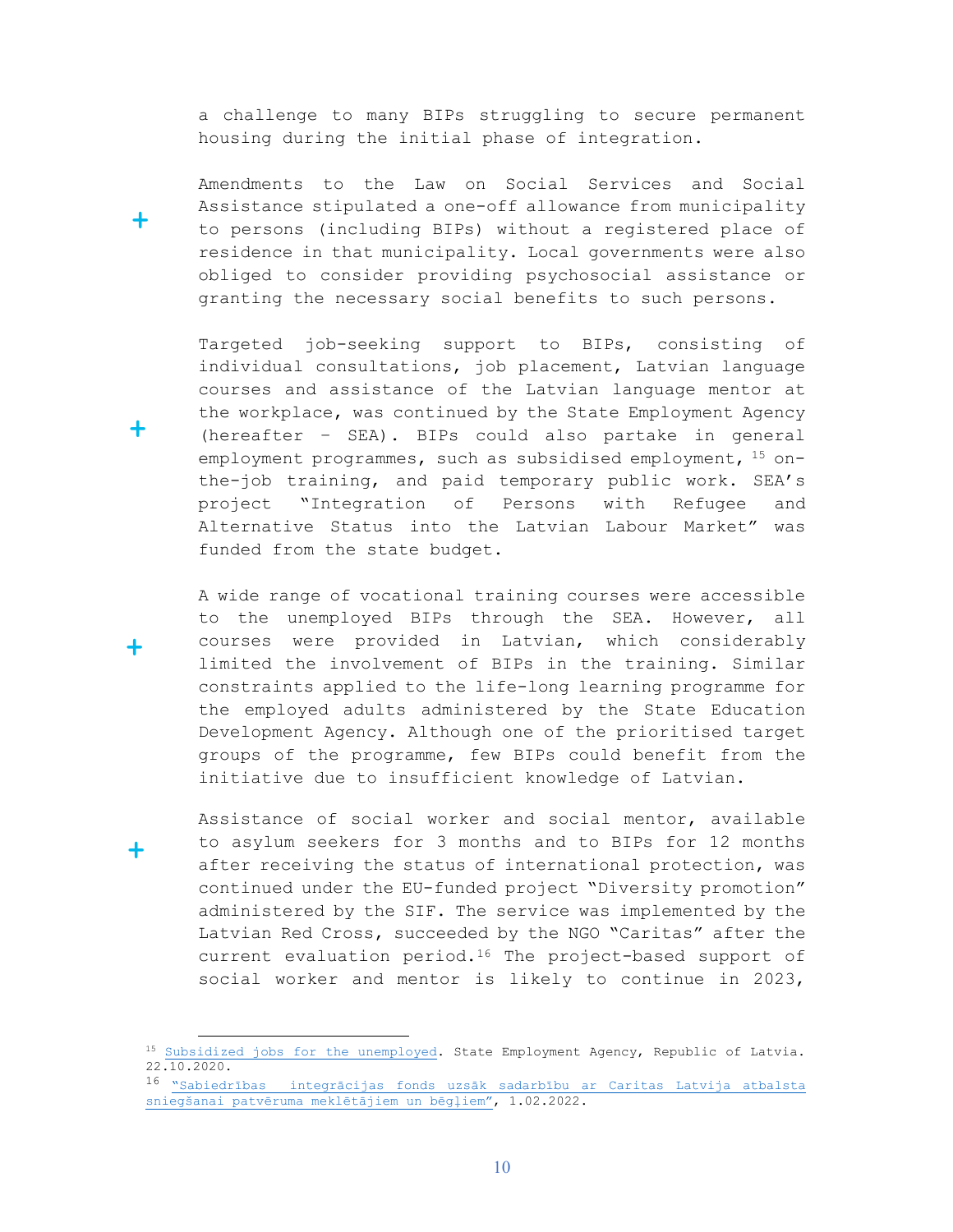with the use of funding from the EU the Asylum, Migration, and Integration Fund (AMIF).

SIF continued the training programme for business managers and employees aimed at developing diversity management, increasing knowledge on tolerance and preventing discrimination against vulnerable groups, including refugees.

**+**

**-**

 Assessments of children's education level during the early reception phase were conducted with appropriate interpretation. Interpreting services were provided by the NGO "Shelter 'Safe House'," using AMIF funding on a project basis. **+**

 Additional support measures were lacking for BIPs with special reception needs, such as persons with disability/mental disorders and victims of human trafficking/violence, both during the reception phase and the following period of integration. BIPs with special reception needs did not enjoy favourable procedural rules either; nor did they have specific, targeted language and social orientation courses.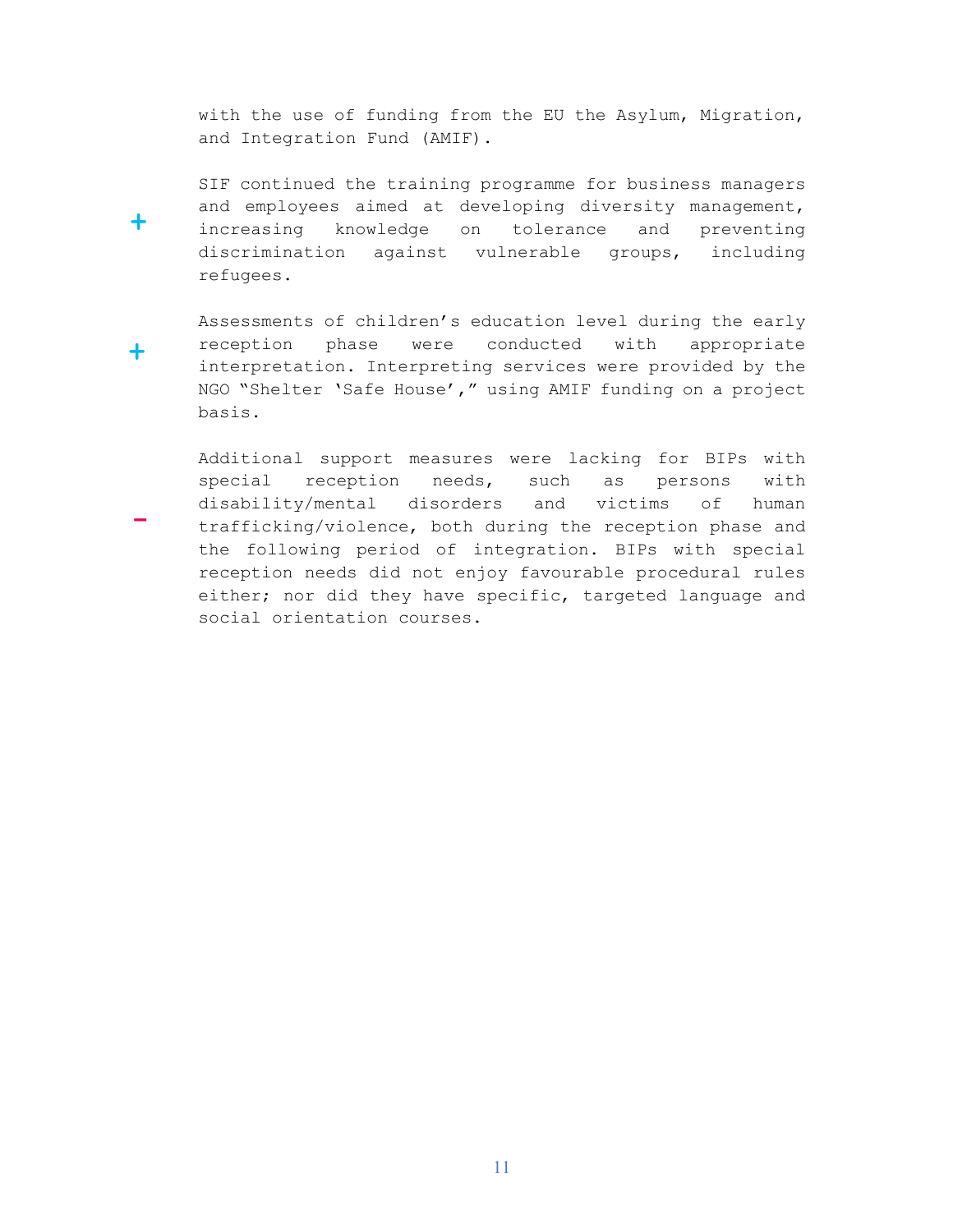

Data analysis: MPG, Brussels. Data visualization: IPA, Warsaw.

- Insufficient measures were available to facilitate language learning for different target groups of BIPs. In particular, there was a lack of flexible timetables for employed BIPs and alternative learning formats for illiterate persons. **-**
- Project grants were available for NGOs providing various support to BIPs, including voluntary initiatives, through the governmental programme "NGO Fund" administered by the SIF. **+**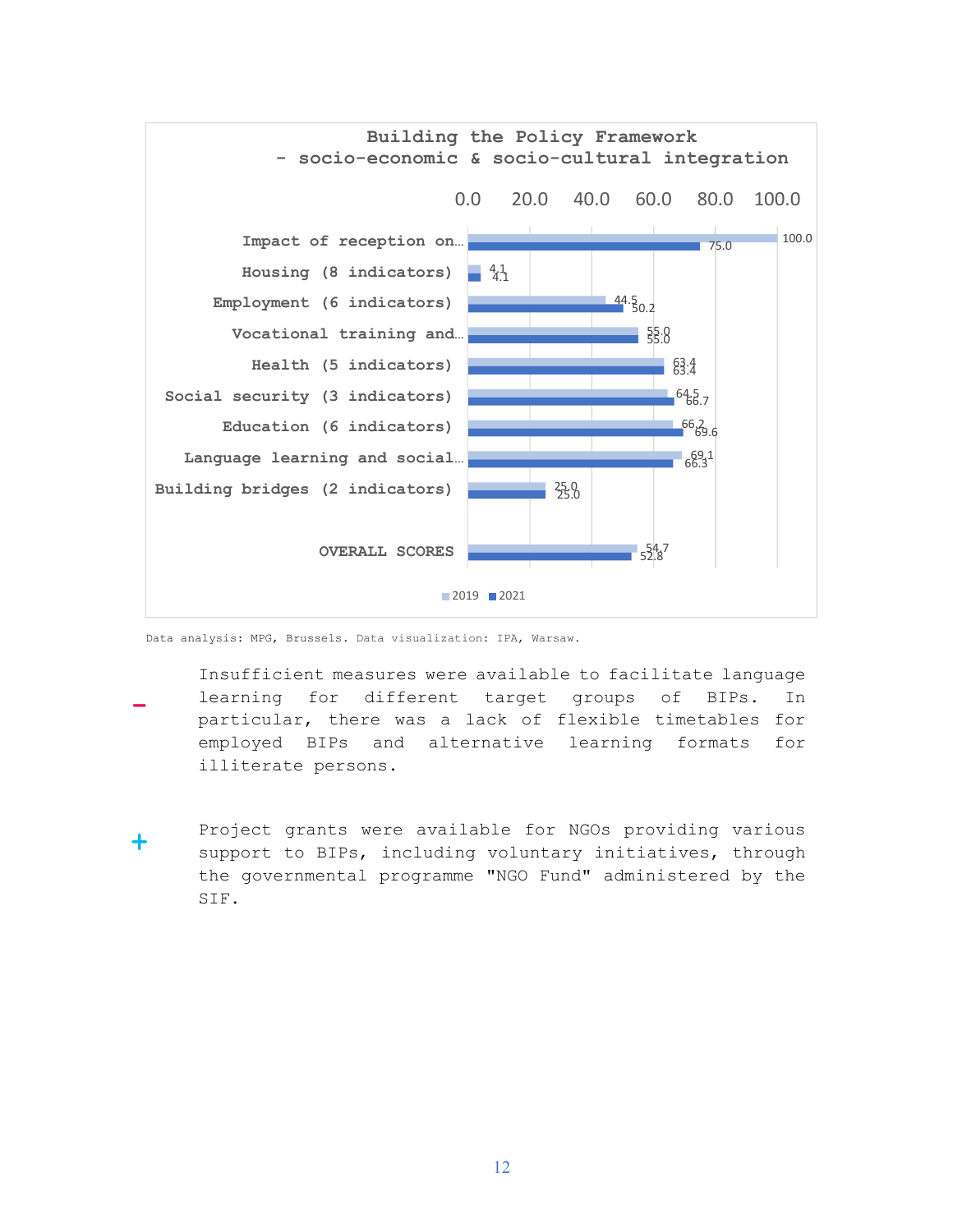

Data analysis: MPG, Brussels. Data visualization: IPA, Warsaw.

 $\overline{a}$ 

A significant disparity remained between support offered to different categories of BIPs, namely, persons with a refugee status (recognised refugees, RRs) and persons with an alternative status in Latvia (beneficiaries of subsidiary protection, BSPs).<sup>17</sup> Family and children-related state social benefits were available only for RRs as **-**

<sup>&</sup>lt;sup>17</sup> There were no persons under temporary protection in Latvia during the evaluation period. The situation changed drastically with the start of Russia's military aggression in Ukraine in February 2022, which brought more than 20 thousand Ukrainian civilians to Latvia. Ukrainian refugees were granted status of temporary protection and broad support under the Law on Assistance to Ukrainian Civilians and in accordance with the Latvian Asylum Law and the Temporary Protection Directive activated by the EU.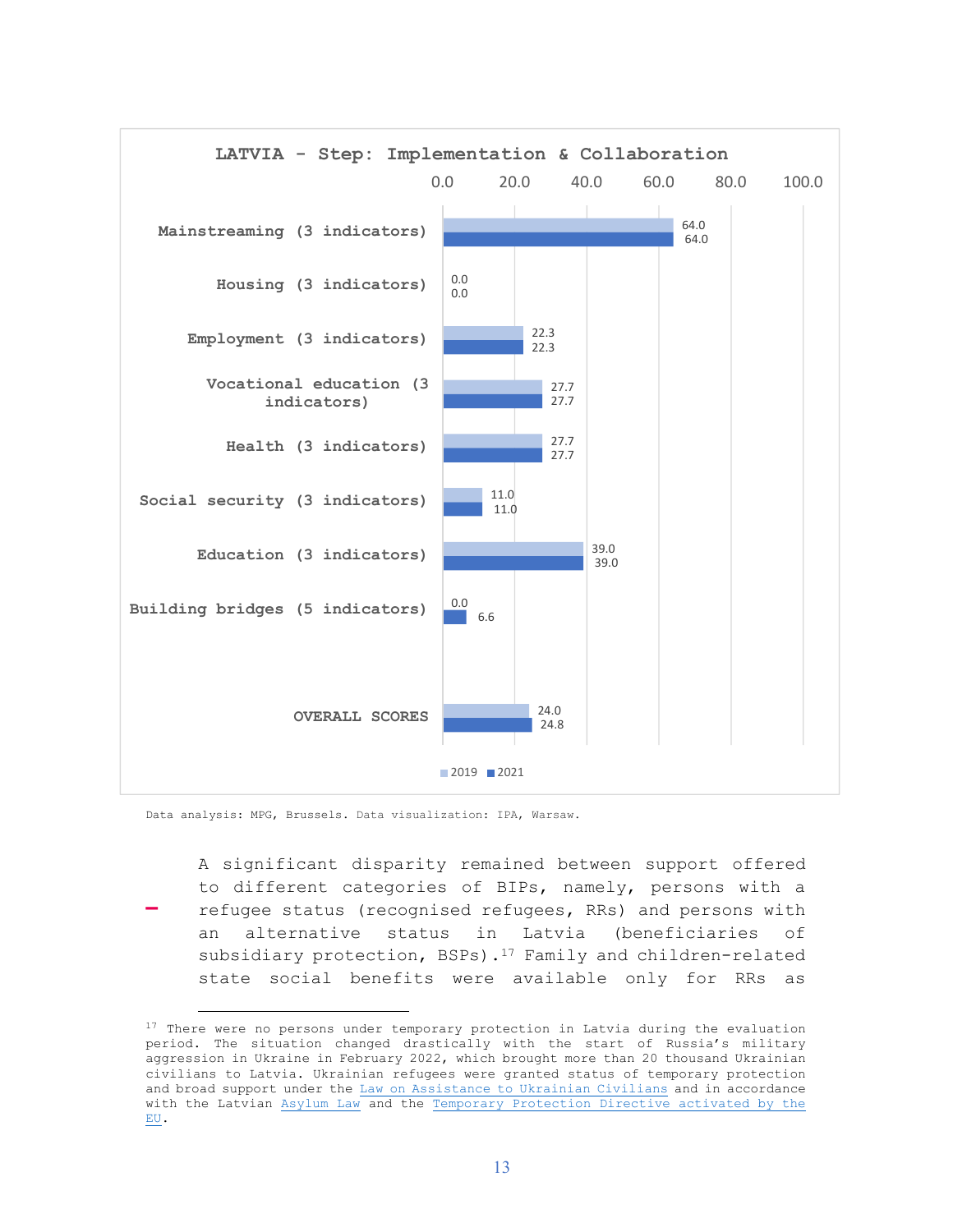permanent residence permit holders, not BSPs as temporary residence permit holders, the only exception being maternity benefit. This disparity became starkly visible during the Covid-19 pandemic when the law "On Countering the Consequences of the Spread of the Covid-19 Infection"<sup>18</sup> was passed granting the so-called one-time "Covid benefits" of 500 EUR for each child and 200 EUR one-time benefits to pensioners and persons with disability and caretakers of children with disability. As these benefits were tied to other state social benefits, BSPs were not eligible for them. The disparity was addressed, though, by amendments to the law passed in December 2021.<sup>19</sup>



Data analysis: MPG, Brussels. Data visualization: IPA, Warsaw.

<sup>18</sup> Law on the Suppression of Consequences of the Spreand of COVID-19 Infection. 05.06.2020.

<sup>19</sup> Amendments to Law on the Suppression of Consequences of the Spread of COVID-19 Infection. 16.12.2021.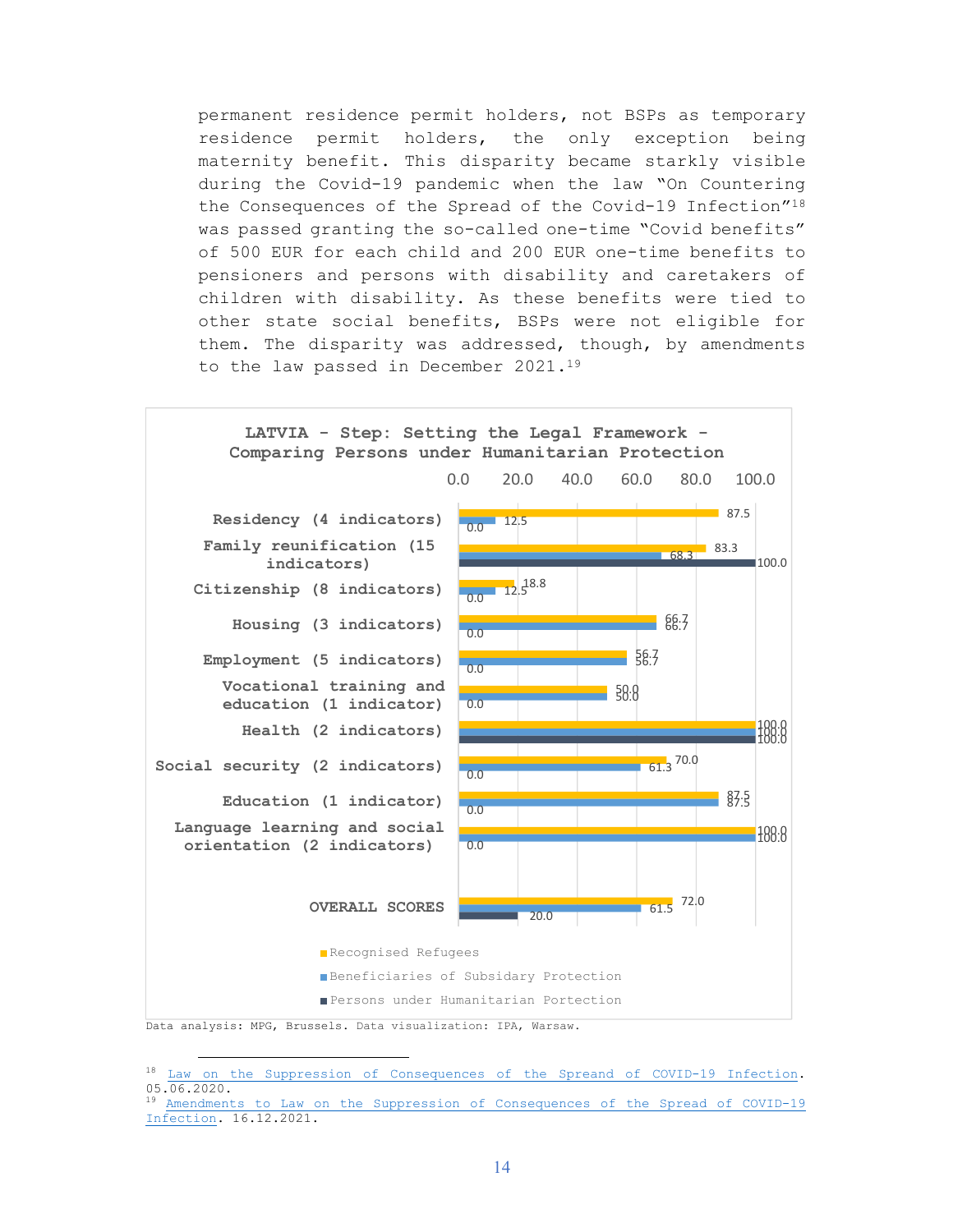### Poitive developments beyond the evaluation period:

 Amendments to the Immigration Law were passed in September 2021, allowing asylum seekers awaiting decisions on their asylum applications to become employed 3 months after submitting their application instead of the previous 6 months limit.<sup>20</sup> **+**

 Municipal housing assistance (provision of living space, reconstruction) was partly untied from the requirement for an officially declared residence in the assisting municipality by the amendments to the Law on Assistance with Housing Issues passed in December 2021. The law now stipulates that municipalities can provide assistance to RRs and BSPs who do not have an officially declared residence in the municipality in question.<sup>21</sup> Yet municipal housing support to cover rent and utility payments was still conditioned on a declared place of residence in the municipality.

 BIPs were recognised as a separate target group for more integration measures in the 2021-2023 Plan for the Development of a Cohesive and Civically Active Society.<sup>22</sup> In the 2019-2020 Plan for the Implementation of National Identity, Civil Society and Integration Policy BIPs were mostly included in the joint pool of third country nationals.<sup>23</sup> Specific support measures in the 2021-2023 Plan include Latvian language and integration courses during the early integration phase, Latvian language and integration courses at a later stage of integration, and participation of BIP representatives in the Consultative Council for Third Country Nationals. The Plan was confirmed by the Government at the beginning of 2022.

 In December 2021, SIF was established as the national coordinating institution for the socioeconomic inclusion of BIPs. A "one stop shop" will be developed under the

 $\overline{a}$ 

**+**

**+**

**+**

<sup>&</sup>lt;sup>20</sup> Amendments to the Immigration Law. 13.09.2021.

 $^{21}$  Amendments to the Law on Assistance with Housing Issues. 08.12.2021.

 $^{22}$  Order of the Cabinet of Ministers No.32, "On the 2021-2023 Plan for the Development of a Cohesive and Civically Active Society, available here.

<sup>23</sup> Order of the Cabinet of Ministers No.345 "On the 2019–2020 Plan for the Implementation of National Identity, Civil Society and Integration Policy," available here.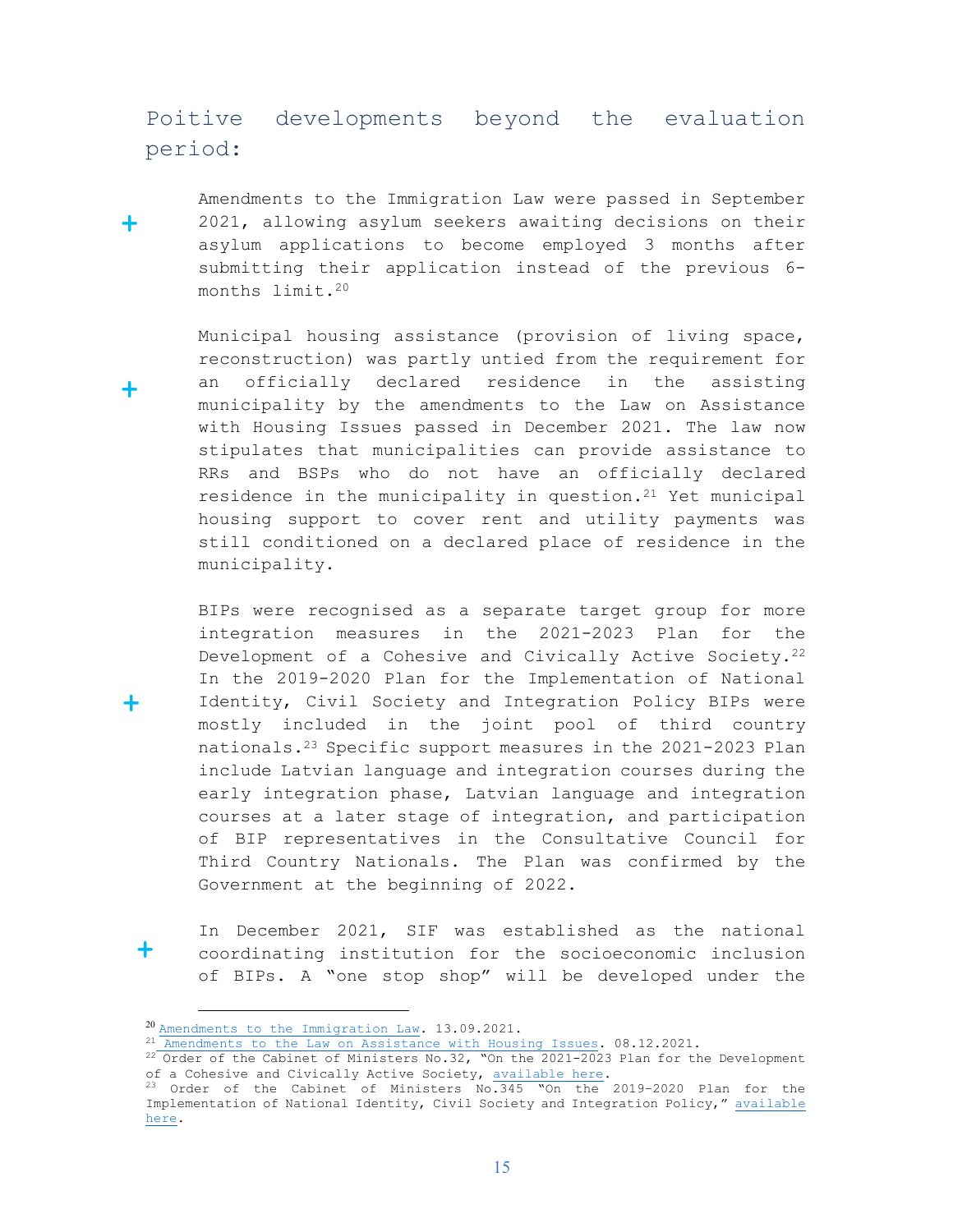auspices of SIF in 2022 and will come into operation in 2023. The main objective of the agency is to coordinate different integration and social inclusion measures for BIPs in cooperation with all the relevant institutions involved. The "one stop shop" will help to offer coherent and qualitative services to BIPs, thus eliminating the problem of so far decentralised and fragmentary assistance to the target group.**<sup>24</sup>**

 The inequality between RRs and BSPs in terms of eligibility to state social support was finally eliminated by amendments to the law "On State Social Benefits" in March 2022.25 The law now stipulates that BSPs are entitled to the same state social benefits (such as state family allowance, childcare benefit, care-for-disabled-child benefit, allowance to a person with disability in need of care, state social security benefit and others) as RRs. These changes followed the above-mentioned amendments to the law "On Countering the Consequences of the Spread of the Covid-19 Infection" in December 2021, which allowed persons with a subsidiary protection status to receive the same "Covid benefits" as granted to persons with a refugee status. The amendments to the State Social Benefits Law, however, will come into force in July 2023.

 A working group to find systemic solutions to ensure quality education of minor asylum seekers in Latvia was established at the Ministry of Education in December 2021. The group includes representatives of state and municipal educational institutions, several government agencies, and non-governmental institutions.

### 2. Problems highlighted by the Covid-19 pandemic

As in other EU countries, the spread of Covid-19 and measures introduced to reduce its transmission, such as lockdowns, school closures, restrictions of mass gatherings, requirements of social distancing, quarantine of the infected persons and close contacts etc., had a particularly negative impact on groups at

 $\overline{a}$ 

**+**

**+**

<sup>&</sup>lt;sup>24</sup> SIF is designated as the coordinating body for the socio-economic inclusion of persons in need of international protection. 12.07.2021.

<sup>25</sup> Amendments to the Law on State Social Allowances. 03.03.2022.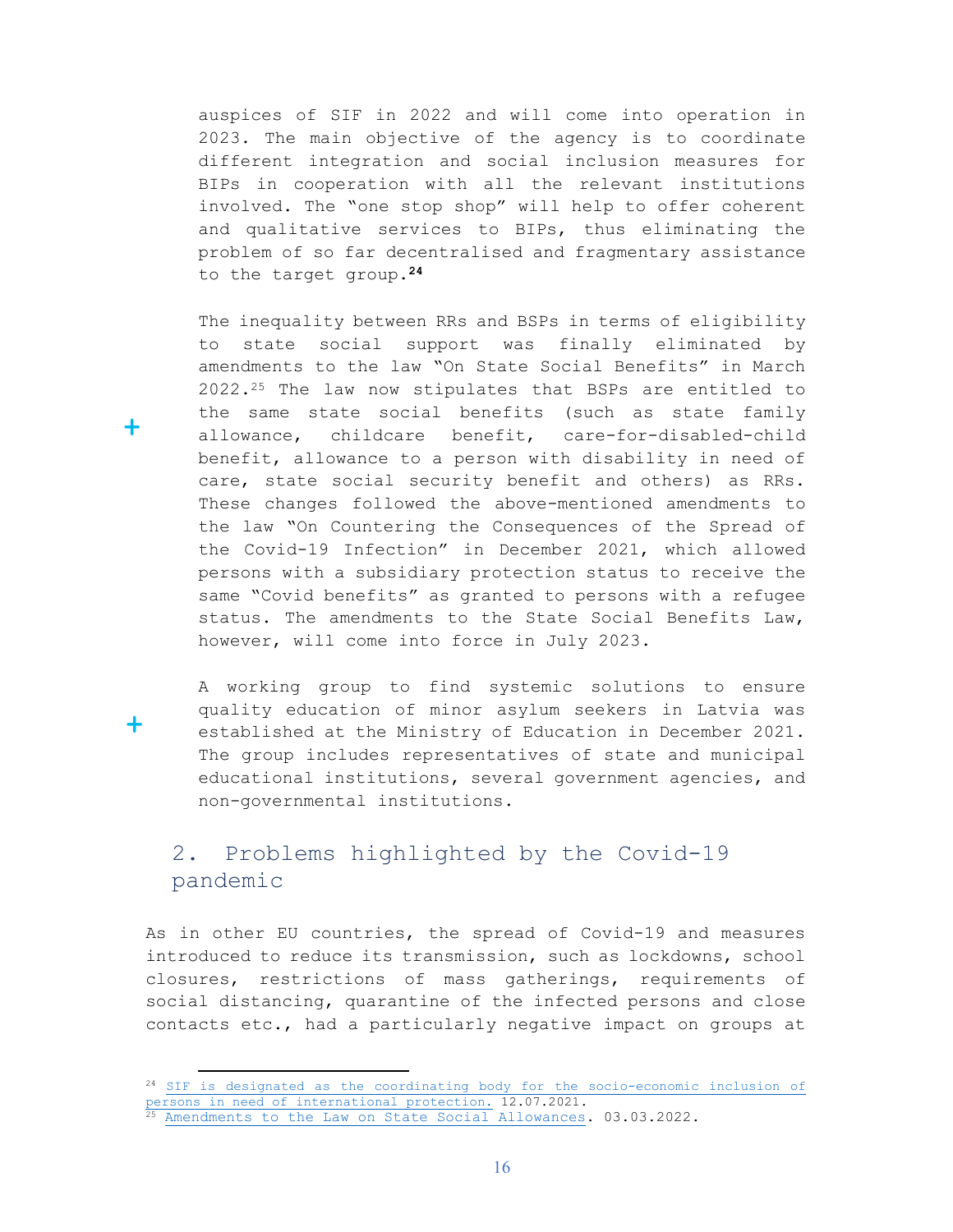risk of social exclusion, including asylum seekers and BIPs. The Covid-19 pandemic highlighted once again several gaps within the Latvian integration system, leading to additional challenges for newcomers and at times effectively halting the integration process. The following part outlines the main difficulties faced by BIPs under the Covid-19 circumstances.

### Access to information

Extensive restrictions to mitigate the spread of Covid-19 were first introduced in March 2020 when the government declared the state of emergency.<sup>26</sup> Most public services (including education, health and social assistance provided by municipalities) were transferred online. Travel restrictions and requirements for social distancing and quarantine came into force. One of the biggest challenges for BIPs right from the beginning, as well as during the later stages of the Covid-19 pandemic, was access to detailed and up-to-date information regarding the Covidrelated rules and restrictions. In a situation of continuous change and adjustment, the authorities were at times struggling to provide the latest consolidated information to the public. Updates would first be available in Latvian, less and with delay in Russian, and much less/later in English. Information in other languages, spoken by BIPs, was virtually non-existent. Asylum seekers at the asylum seekers' reception centre "Mucenieki" received information and instructions from the Latvian Red Cross social mentors. Iconographic posters and flyers were also displayed at the centre. BIPs living outside the centre but still entitled to mentors' assistance (a period of 12 months after receiving a protection status) would similarly rely mainly on the information provided by the Red Cross mentors. BIPs not entitled to state-covered mentorship turned to other NGOs, such as "I Want to Help Refugees" and "Shelter "Safe House"," for information and instructions. "Shelter "Safe House"" prepared information sheets in Arabic, Dari, Turkish, Russian and English languages,  $27$  while the NGO "MakeRoom" together with "I Want to Help Refugees" ran a campaign on Facebook encouraging newcomers to get vaccinated in spring 2021.<sup>28</sup>

 $26$  Cabinet Order No. 103, "Regarding Declaration of the Emergency Situation", adopted on 12 March 2020. https://likumi.lv/ta/en/en/id/313191-regarding-declaration-of-theemergency-situation.

<sup>27</sup> See https://www.integration.lv/lv/covid-19

<sup>28</sup> See https://fb.watch/c3MqNT9kcU/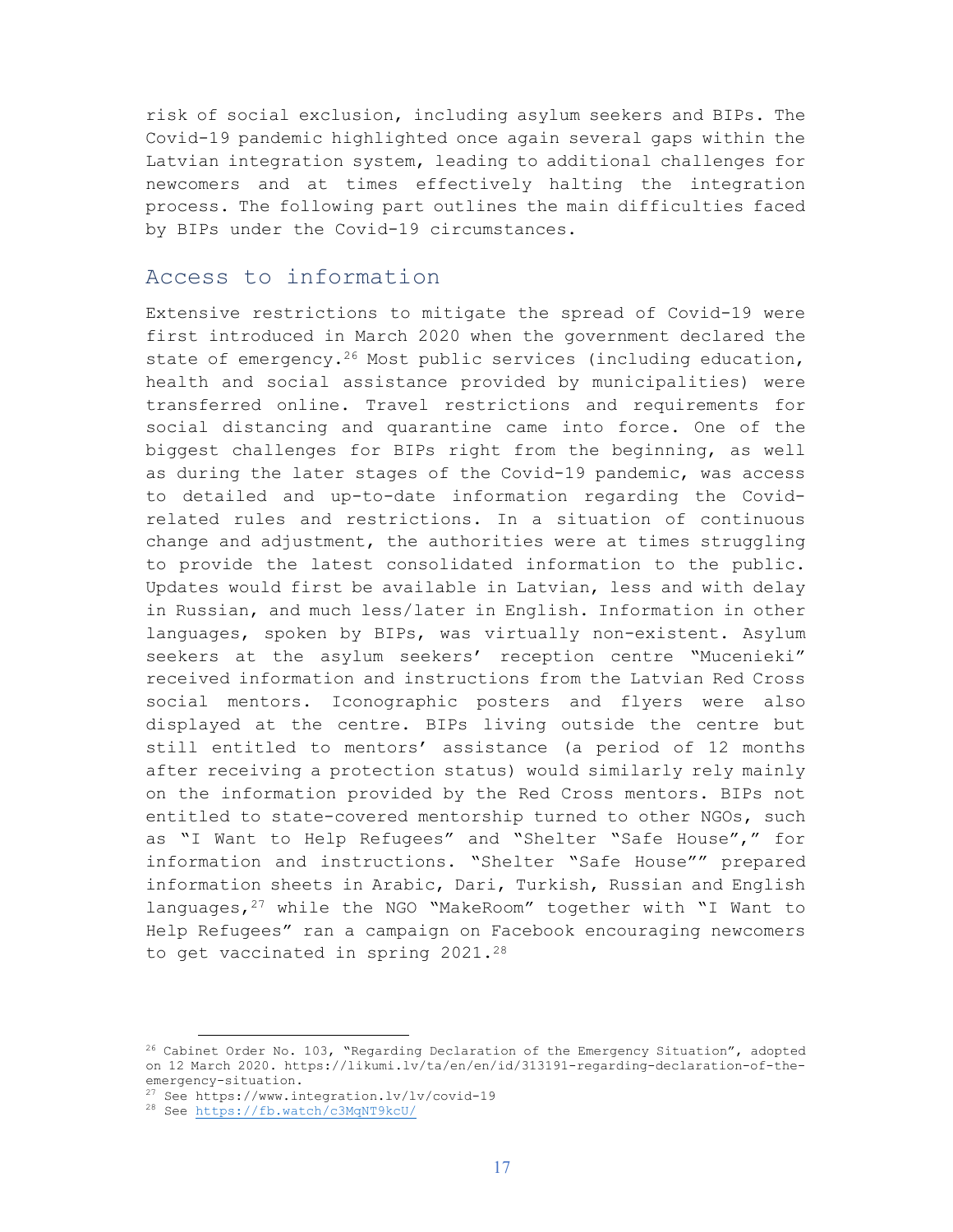### Covid-19 outbreaks at the asylum seekers' reception centre "Mucenieki"

Covid-19- related restrictions were introduced promptly at the asylum seekers' reception centre (hereafter – the Centre) during the initial stage of the pandemic. Interviews with asylum seekers were held online, facemasks were provided to the residents of the Centre, and their body temperature was regularly measured. Social workers and mentors from the Latvian Red Cross were rotating to ensure that not too many people from outside were present. At the same time, there were signals that no clear action plan had been prepared under the Ministry of the Interior regarding a potential outbreak of the infection, which was seen as a distinct possibility.

An outbreak did happen in March 2021, the second year of pandemic. Of 66 asylum seekers residing at the Centre at the time, 44 became infected with Covid-19.<sup>29</sup> Some were in critical condition though no deaths were registered. Quarantine measures were implemented. All the services were continued though, with most of them transposed online or delivered outdoors through the gates of the Centre.<sup>30</sup>

#### Housing

 $\overline{a}$ 

The Covid-19 pandemic highlighted once again the long-standing problems with housing experienced by most BIPs. The pandemic conditions made the search for housing and entering into lease agreements even more challenging for BIPs. The responsibility to mind the imposed restrictions fell not only on the shoulders of beneficiaries but also on the NGOs that remained the main supporters of BIPs in their search for both temporary and permanent living space.

The housing challenge is perhaps best illustrated by the presence of several BIP families at the Centre even during the Covid-19 pandemic. Though these families had received the status

<sup>29</sup> https://www.delfi.lv/news/national/politics/patveruma-mekletaju-izmitinasanascentra-mucenieki-registreti-44-covid-19-slimnieki.d?id=53166435

<sup>30</sup> Another outbreak happened beyond the cut-off date of this evaluation, in August 2021, after the influx of asylum seekers across the Latvian-Belarussian border. Of 352 people placed at the Centre, 48 contracted Covid-19 (see https://www.delfi.lv/news/national/politics/centra-mucenieki-kopuma-48-patverumamekletajiem-konstatets-covid-19.d?id=53517261), and one person died. At the beginning of September 2021 a comprehensive quarantine was introduced at the Centre without properly informing its inhabitants, which sparked their protests.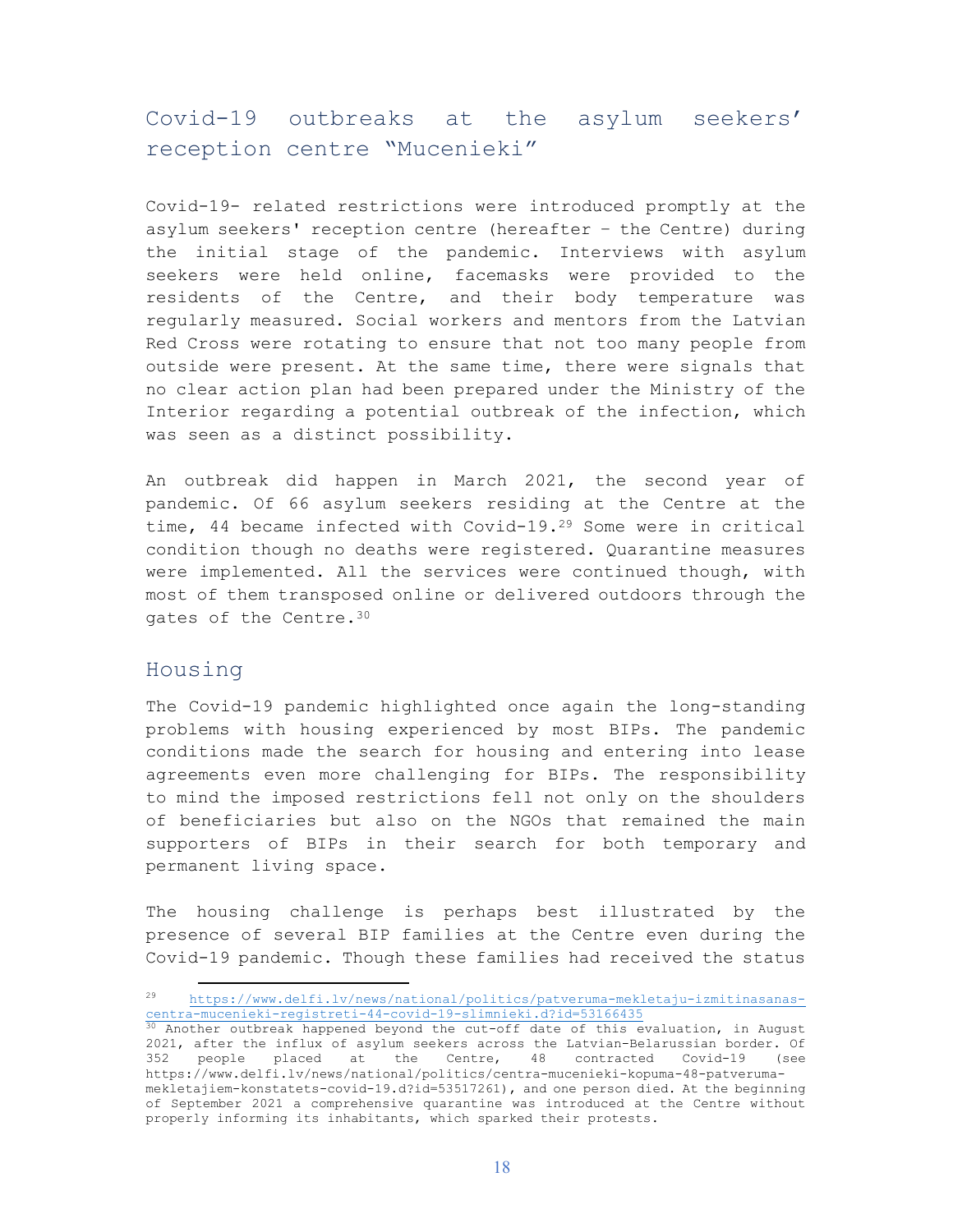of international protection and were supposed to have left the Centre and settled in their own flats, they had stayed on due to the difficulties in finding appropriate living space. The outbreak of Covid-19 in the Centre in March 2021 forced these families into quarantine, thus ceasing their integration process for a while. Some BIP families were staying at the Centre also during the major influx of asylum seekers in August 2021 when the Centre's capacity was exhausted and the building of the Ministry of Interior's Health and Sports Centre in the town of Jūrmala was used to host the newcomers, including some families and individuals with protection status. As noted above, prolonged stay of BIPs at the Centre is *de facto* illegal.

Challenges faced by BIPs in search for accommodation are wellknown: discrimination in the rental market (property owners do not want to rent their properties to BIPs and are often reluctant to sign official lease agreements), as well as limited financial capacity to cover the rent, utilities, and especially the security deposit. One should also note the general context of relatively limited private rental segment in Latvia with high rental prices,  $31$  as well as systemic lack of social housing.  $32$ 

While BIPs are entitled to housing support from municipalities, including the compensation of rental costs and utility payments, it is provided on the condition that the beneficiary has declared his/her place of residence in the respective municipality. Thus, BIPs are still subjected to the requirement to secure housing *before* applying for housing support, as noted already in the Baseline Report and the Evaluation 1 Report.

Despite a couple of recent legislative changes (see p.9., p.15 above) that cancelled the requirement for a registered place of residence as a precondition for receiving a one-off (crisis) allowance from municipality and stipulated that municipalities can provide housing assistance (living space, reconstruction assistance) to BIPs without a registered place of residence, social support remains largely tied to an officially declared residence in a particular municipality.

Moreover, BIPs have not been defined as a vulnerable group for mainstream housing benefits and have no other targeted housing

<sup>31</sup>Frīdenberga, A., Šuvajevs, A. (2021). Pieejami īres mājokļi Latvijā – izaicinājumi un iespējas. Centre for Public Policy PROVIDUS*.*

 $32$  Lāce, A., Šuvajevs, A. Atzinums par mājokļu politiku starptautiskās saizsardzības saņēmējiem. Centre for Public Policy PROVIDUS*.*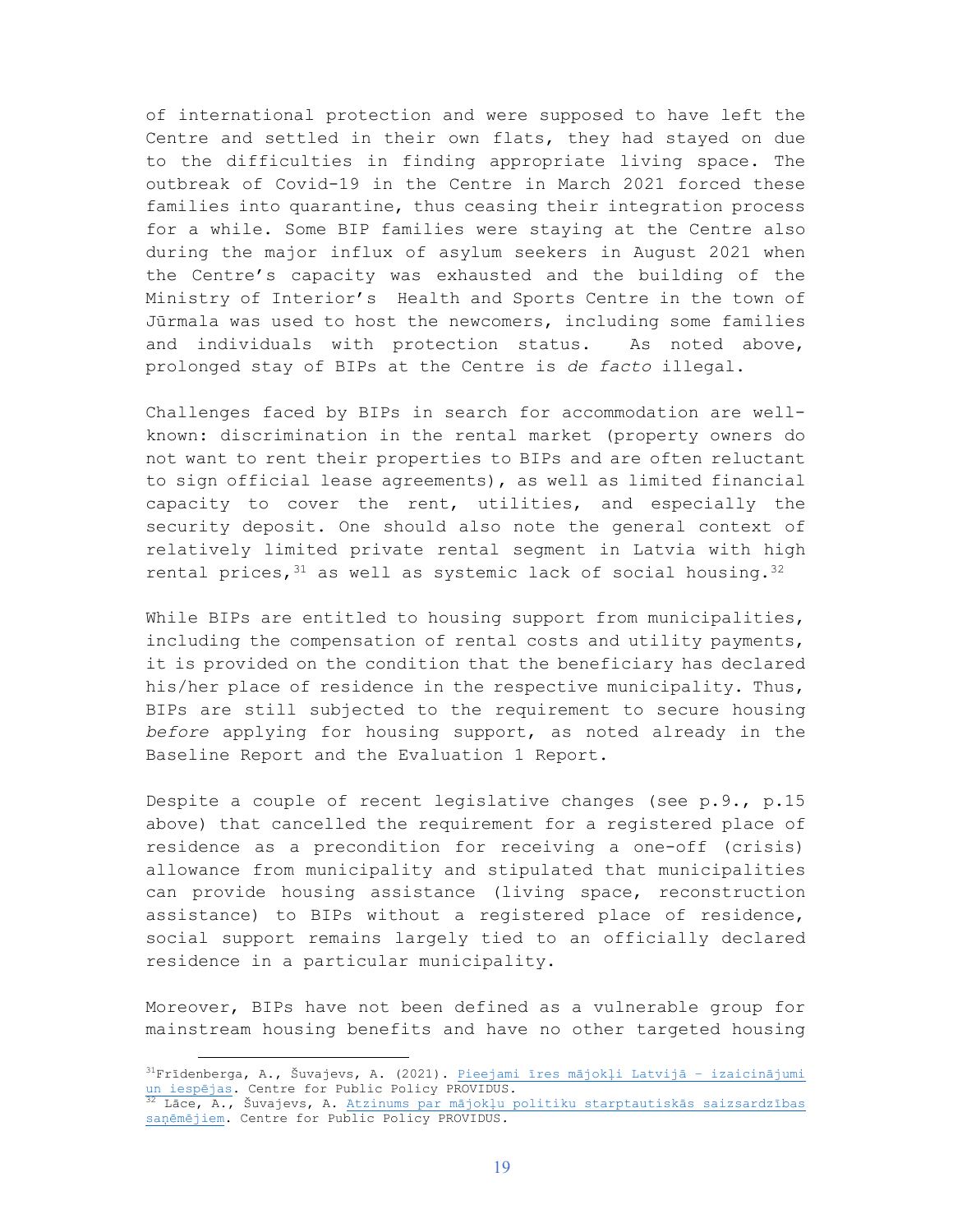assistance available to them. It is not clear whether the National Housing Strategy, currently under preparation, will include BIPs as a separate target group.



Comparative data: Migration Policy Group, Brussels. Data visualization: Institute of Public Affairs, Warsaw.

To summarise, there have been almost no changes in the legal and policy framework for housing provision since the previous evaluation period. As shown in the attached charts, while the legal framework leans towards being more favourable, the policy framework in Latvia is still the least favourable compared to other countries of the project.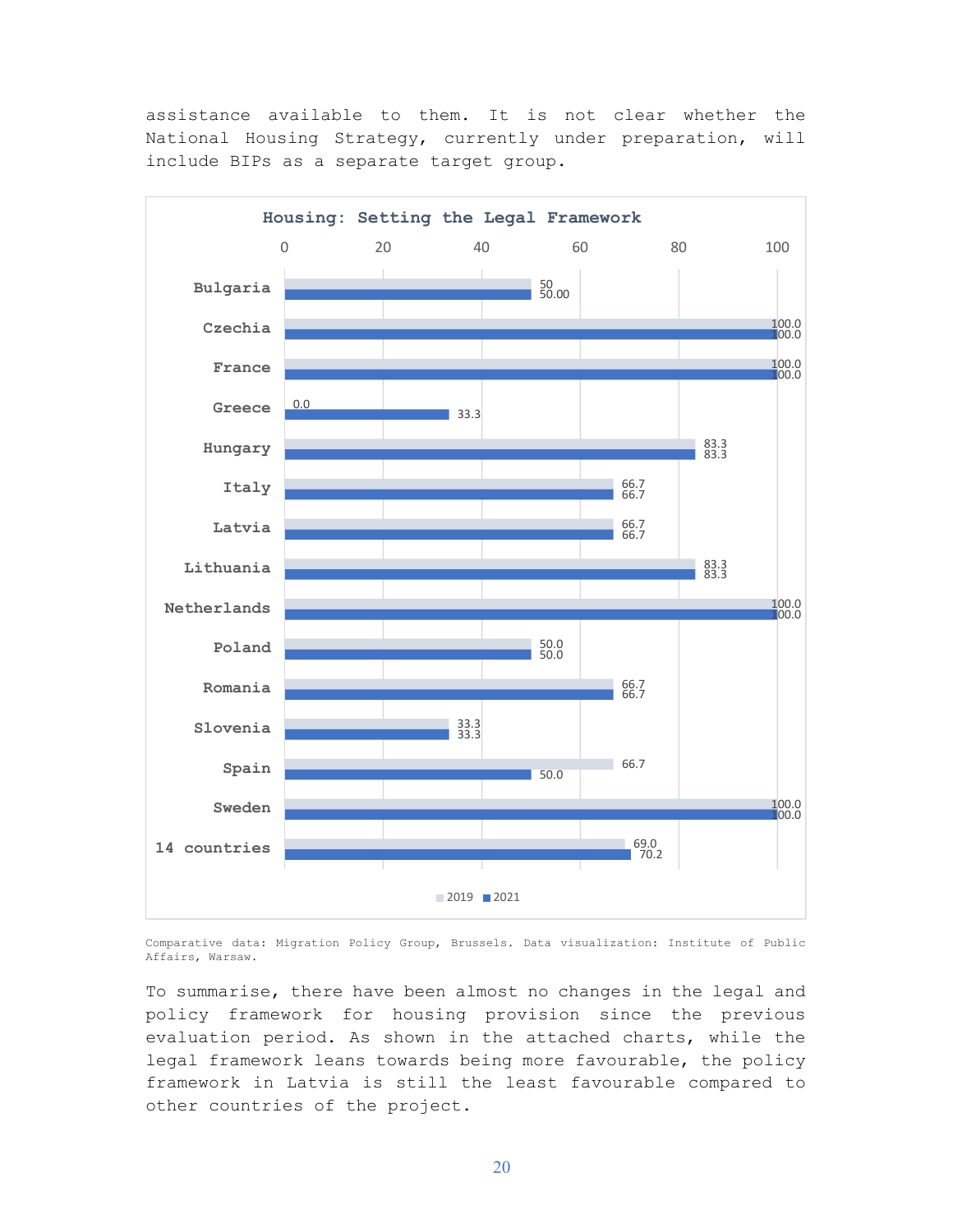

Comparative data: Migration Policy Group, Brussels. Data visualization: Institute of Public Affairs, Warsaw.

### Social assistance

As indicated above, the Covid-19 pandemic underscored two main problems with regard to social support available to BIPs: 1) the conditionality of social support on an officially declared place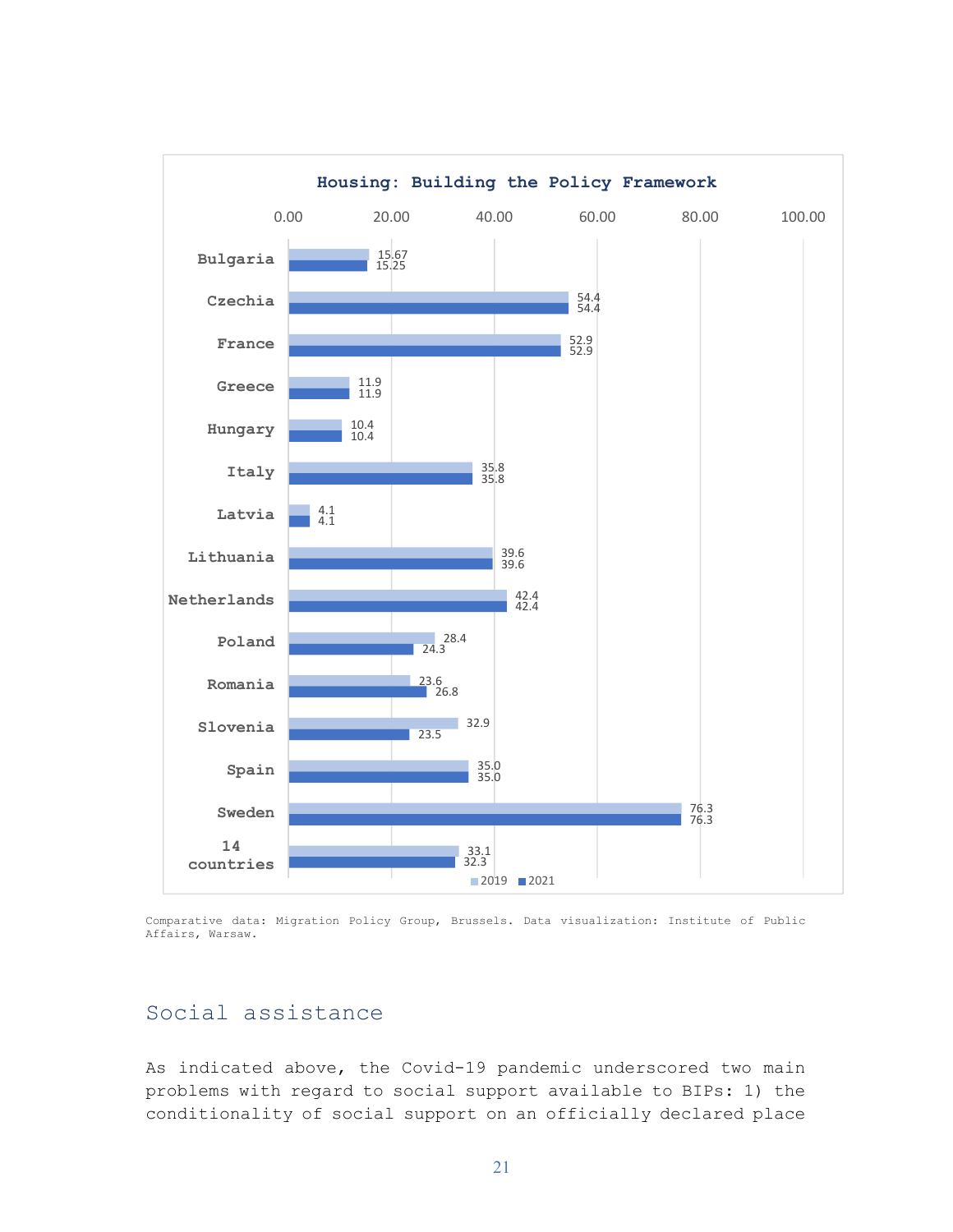of residence, 2) the continuing inequality between recognised refugees and persons with subsidiary protection in terms of their eligibility to state social benefits. The latter problem was resolved after the cut-off date of this evaluation.

As the measures to mitigate the spread of Covid-19 were introduced, resulting in a transfer of many public and private services online and in a halt or reduction of numerous businesses, Latvian population were provided with several types of social benefits. The employees and self-employed whose work had stopped due to the Covid-19-related restrictions were entitled to idle time benefits from the State Revenue Service. In case of refusal of the Revenue Service to grant the benefits due to unmet eligibility criteria, employees and self-employed could apply for idle time support benefits from the State Social Insurance Agency.

Persons and families who received neither of the idle time benefits could turn to municipalities for the Covid-19 crisis benefits. The average amount of crisis benefits differed from one municipality to other, with average amount reaching 80 EUR per person. In addition, municipality would offer a 50 EUR benefit for each child under the age of 18. Yet these benefits were only available to people with a registered place of residence in the respective municipality. Thus, the BIP families who did not qualify for idle time benefits and had not managed to declare a place of residence within a municipality – even if for reasons beyond their influence – could not claim any additional support during the Covid-19 period. This disparity was however eliminated by the above-mentioned amendments to the Law on Social Services and Social Assistance, which made it possible to grant one-time crisis benefits to people residing in particular municipalities yet lacking officially declared places of residence in those municipalities. The amendments came into force in December  $2020.^{33}$  While the one-off allowance was untied from the requirement, other social support available to BIPs through municipalities remains conditioned on a registered place of residence. Lifting this precondition – and introducing instead a written agreement between the BIP and the municipality – would alleviate the difficulties of BIPs without an officially

<sup>33</sup> Grozījumi Sociālo pakalpojumu un sociālās palīdzības likumā. *Latvijas Vēstnesis.*  11.12.2020.

Amendments to Law on Social Services and Social Assistance. *Latvijas Vēstnesis.*  11.12.2020.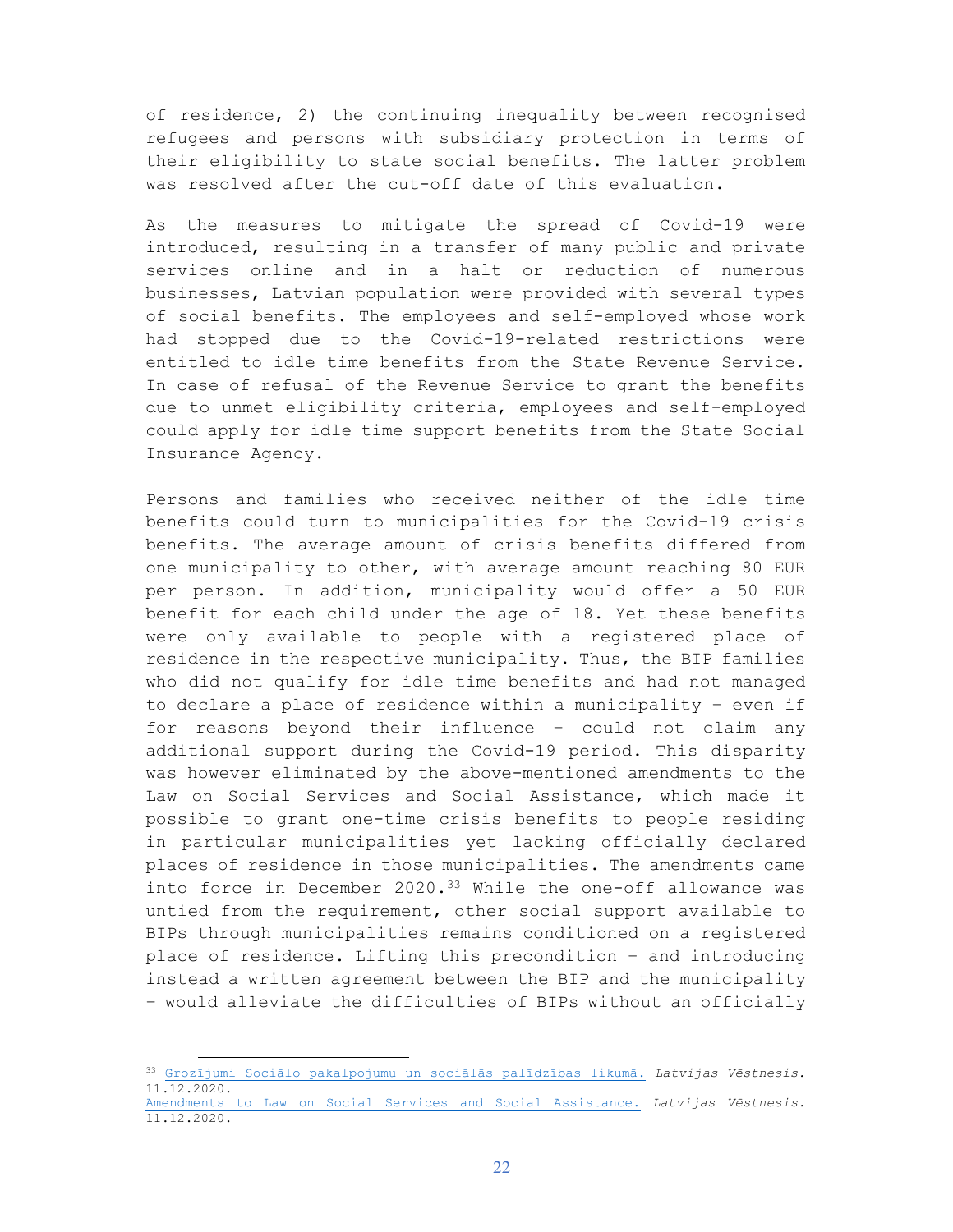declared place of residence in accessing the much-needed social support.

The period of Covid-19 pandemic was likewise crucial in attracting attention once again to the inequality between the holders of refugee and subsidiary (alternative) status in terms of state social support available to them and, finally, eliminating this disparity.

During the Covid-19 pandemic, the availability of state social benefits for BIPs was still linked to the type of residence permit, not the status of international protection. Thus, recognised refugees as holders of permanent residence permits were entitled to state social benefits, including the one-time "Covid benefits" of 500 EUR for each child and 200 EUR to pensioners and persons with disability and caretakers of children with disability. Beneficiaries of subsidiary protection as holders of temporary residence permits, however, were not entitled to any state social benefits (except maternity benefit), and thus could not receive the one-time "Covid allowances" either.

In March 2021, the Ombudsman of Latvia called on the government to address this disparity by providing all the BIPs equal access to state support during the Covid-19 pandemic through amendments to the law "On Countering the Consequences of the Spread of the Covid-19 Infection."34 The letter was followed by a discussion of the issue at one of the meetings of the Cabinet of Ministers with participation of the Ombudsman and involved NGOs. In June 2021, the government took a decision to rectify the situation. Yet the necessary amendments were initiated only in November 2021, after several reminders from the Ombudsman. The changes were adopted by the Parliament in Dec 2021, beyond the timeperiod of this evaluation. BSPs started receiving backdated "Covid-19 benefits" already in December 2021.<sup>35</sup>

Importantly, similar far-reaching amendments were later made to the law "On State Social Benefits", making BSPs eligible to the same state social benefits as RRs. These amendments will come into force in July 2023.

<sup>34</sup> Ombudsman. Par atbalsta sniegšanu starptautisko aizsardzību saņēmušajām personu grupām. 11.03.2021.

<sup>&</sup>lt;sup>5</sup> See https://www.vsaa.gov.lv/en/article/one-time-aid-asylum-seekers-who-have-beenassigned-alternative-status-march-1-april-6.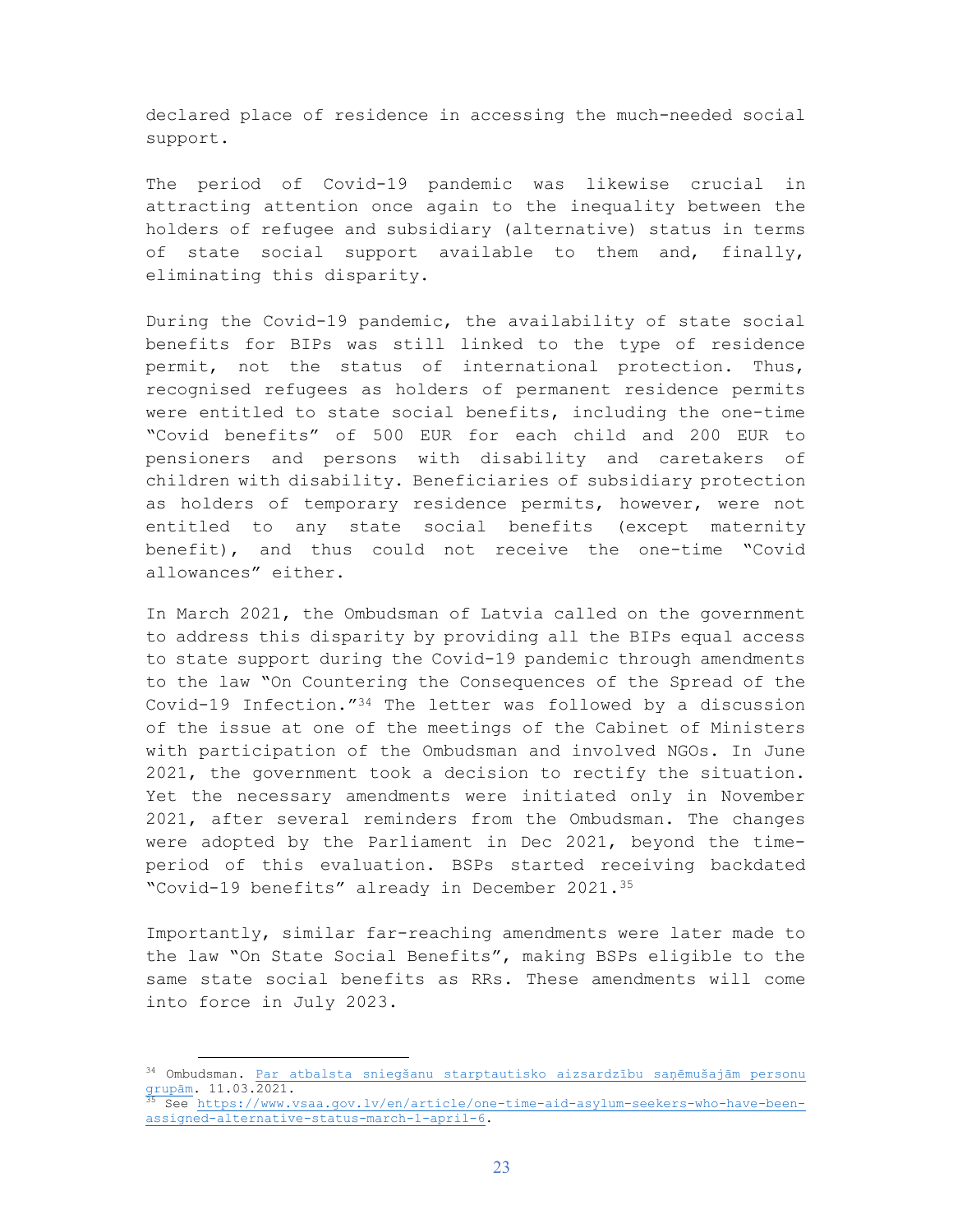#### Employment

Covid-19 crisis decreased the opportunities for BIPs to enter and successfully compete in the labour market. Several BIPs lost their jobs as their employers put their operations on halt or reduced the scope of production or services. The number of unemployed BIPs doubled, reaching 38 people in June 2021.<sup>36</sup>

With the Covid-related state support to employers gradually decreasing, labour vacancies were tightened, intensifying the competition among the labour force more generally. At the same time, seasonal employment opportunities increased for BIPs though historically there had been little interest in those among BIPs.

All assistance to BIPs by the SEA was transferred online during the Covid-19 pandemic, thus further complicating their entrance into the labour market. One of the biggest setbacks to unemployed BIPs was the interruption of the SEA-provided Latvian language courses for six months before resuming them in an online environment, which decreased their quality and exacerbated many of the problems associated with language learning. Furthermore, the National Centre for Education did not ensure the opportunity to take the language exam for several months after the introduction of Covid-19 mitigation measures. Thus it became very difficult for BIPs who had completed the language-learning courses before the lockdown to pass the exam after a long period of social seclusion with minimal or non-existent possibilities to practice the language.

### Education

 $\overline{a}$ 

Delivery of educational services to minors and adults who continued or had just begun their integration process was handicapped during the pandemic, particularly in the initial stage of Covid-related restrictions. Learning challenges were exacerbated by a general feeling of insecurity and seclusion among the refugee and BSP families, and vice versa.

<sup>36</sup> NIEM rīcības partneru tikšanās 2021. gada 18. jūnijā. Centre for Public Policy PROVIDUS.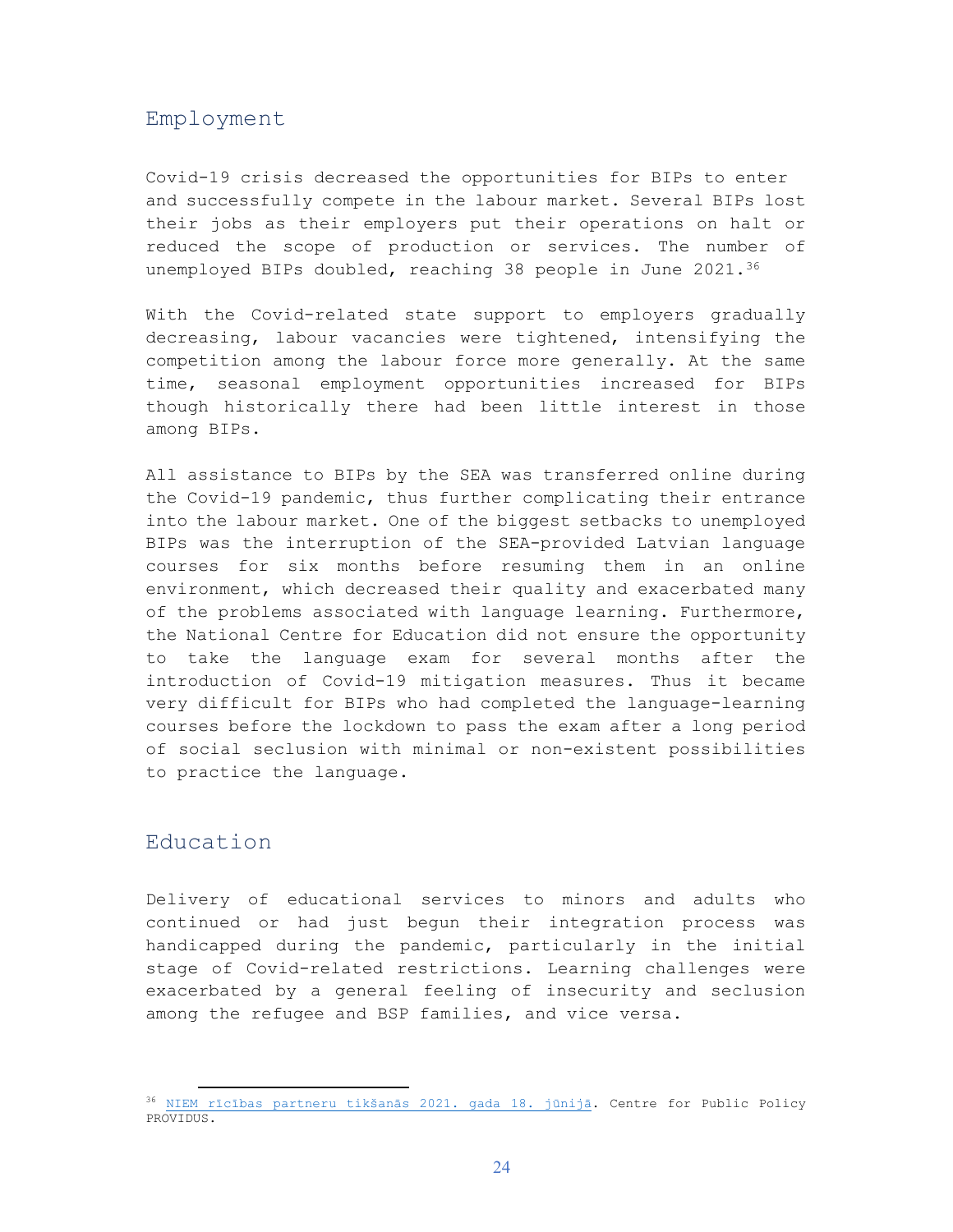Students attended school online, while not all of them had access to the necessary technological tools (computers, tablets). Some BSP families were assisted by NGOs who provided them with donated computers, while refugee families used their "Covid benefits" to acquire tools required for online education.

Insufficient knowledge of Latvian remained the main obstacle in the educational process. Possibilities of interaction with native Latvian speakers were very limited, and additional support from teachers' assistants in language learning was not always available to refugee and BSP children during the initial stage of pandemic. Minors and their parents increasingly relied on the help of social mentors. However, such assistance could neither be entirely meaningful, nor replace genuine teaching assistance as the learning process was time-consuming and mentors' ability to dedicate many hours to it was limited. Parents were also restricted in their ability to provide assistance due to the language difficulties, insufficient technological skills and lacking knowledge of the Latvian educational system. They also had the added challenge of maintaining the motivation of children in tense domestic conditions.

Amidst many problems, a state-funded project was implemented by the Latvian Red Cross in which a teacher worked with 17 children at both the asylum seekers' centre and outside the Centre to support their individual needs in the distant learning environment.<sup>37</sup> The project was evaluated as a success by all stakeholders, yet it did not become a permanent initiative.  $38$ 

### Language and social learning

 $\overline{a}$ 

Some of the educational problems outlined above were observed also in the language and social orientation courses for adult BIPs. Firstly, the level of quality between in-person and distant learning was notable and affected the integration process accordingly. Secondly, not every person had sufficient

<sup>37</sup> Project "Safe living, safe learning" (Droši būt, droši mācīties). Latvian Red Cross.

<sup>&</sup>lt;sup>38</sup> A couple of other steps were undertaken towards the improvement of educational process of BIP minors after the end of evaluation period, such as making preparations for a permanent position of teacher's assistant at the asylum seekers' centre and creating a working group to find systemic solutions for qualitative education of minor asylum seekers in Latvia under the Ministry of Education.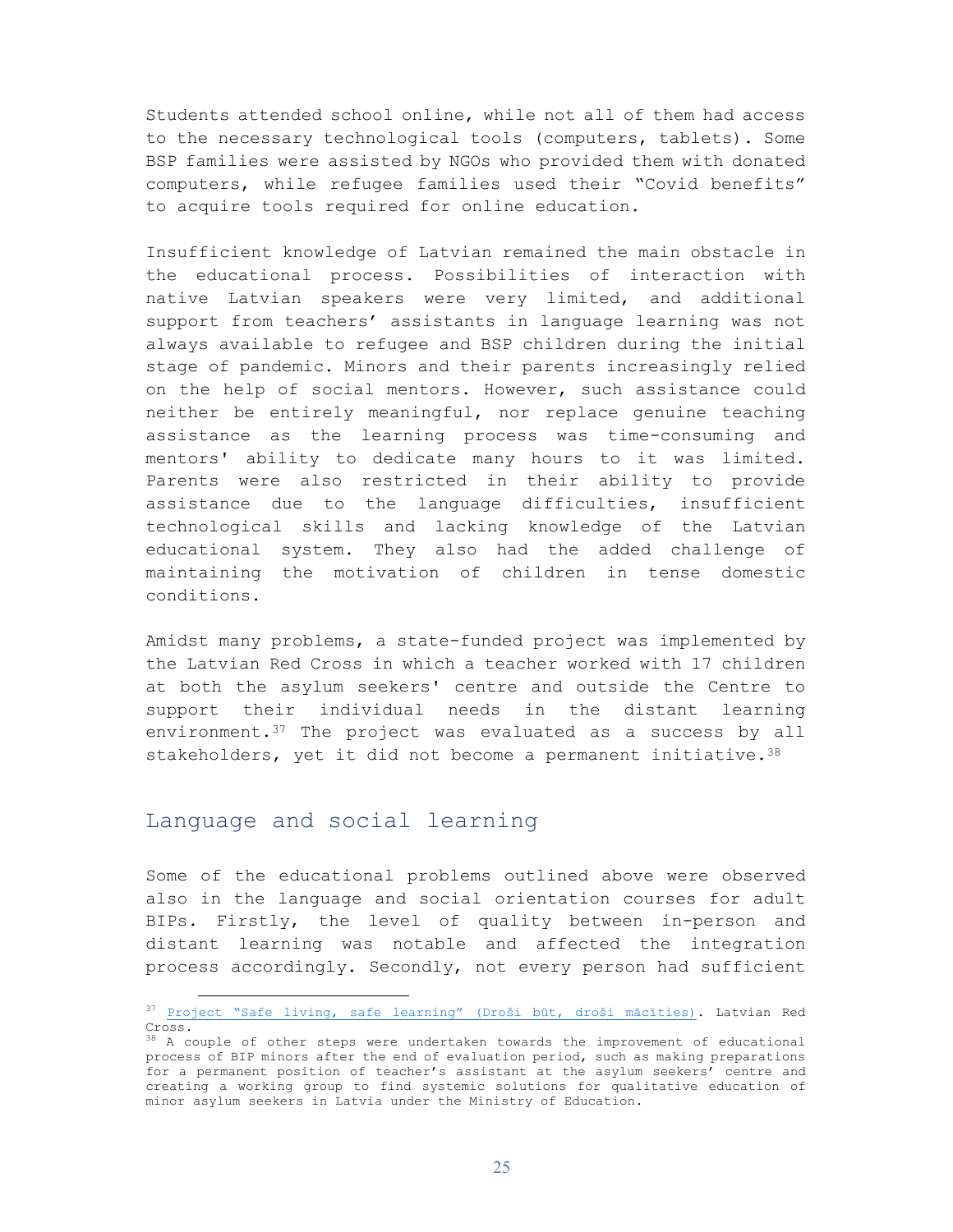technical means (access to computers, tablets) to ensure their connectivity to the respective courses, especially at the beginning of Covid-19 pandemic.

For the organisers of courses this presented a new challenge as they had to think about the provision of such needs. Also, managers of the courses were not always able to identify the participants online, which complicated the administration of these courses.

Combined with the long-standing issues of insufficient circulation of information on the possibilities to enrol in social orientation and languages courses among BIPs, the long queues for free-of-charge language courses, as well as the lack of flexible course formats and timetables to respond to specific needs of BIPs (e.g. employed or illiterate persons), Covidrelated restrictions produced additional strain on newcomers.

### Building bridges: integration as a two-way process

The one-to-one mentorship programme was further affirmed as a remarkable success in the integration system during the Covid-19 pandemic as social mentors were creative and inventive in their ways of providing assistance, often going beyond their stipulated responsibilities to ensure that BIP needs were met.

NGOs "I Want to Help Refugees", "Shelter 'Safe House'", "MakeRoom" provided additional much-needed support, including supplementary mentorship and volunteer assistance, and opportunities for some, however slight, socialisation during the Covid-19 period.

Nevertheless, the already minimal chances for engaging with the local society (and vice versa) were further reduced as Covid-19 related restrictions were kept in place for a very long time. The increased perception of vulnerability and isolation as experienced by BIPs was broadly remarked upon and concerned all dimensions of integration. Psycho-emotional well-being of BIPs was at an increased risk coupled with anxieties about their children's education and general inclusion (or lack thereof) in society.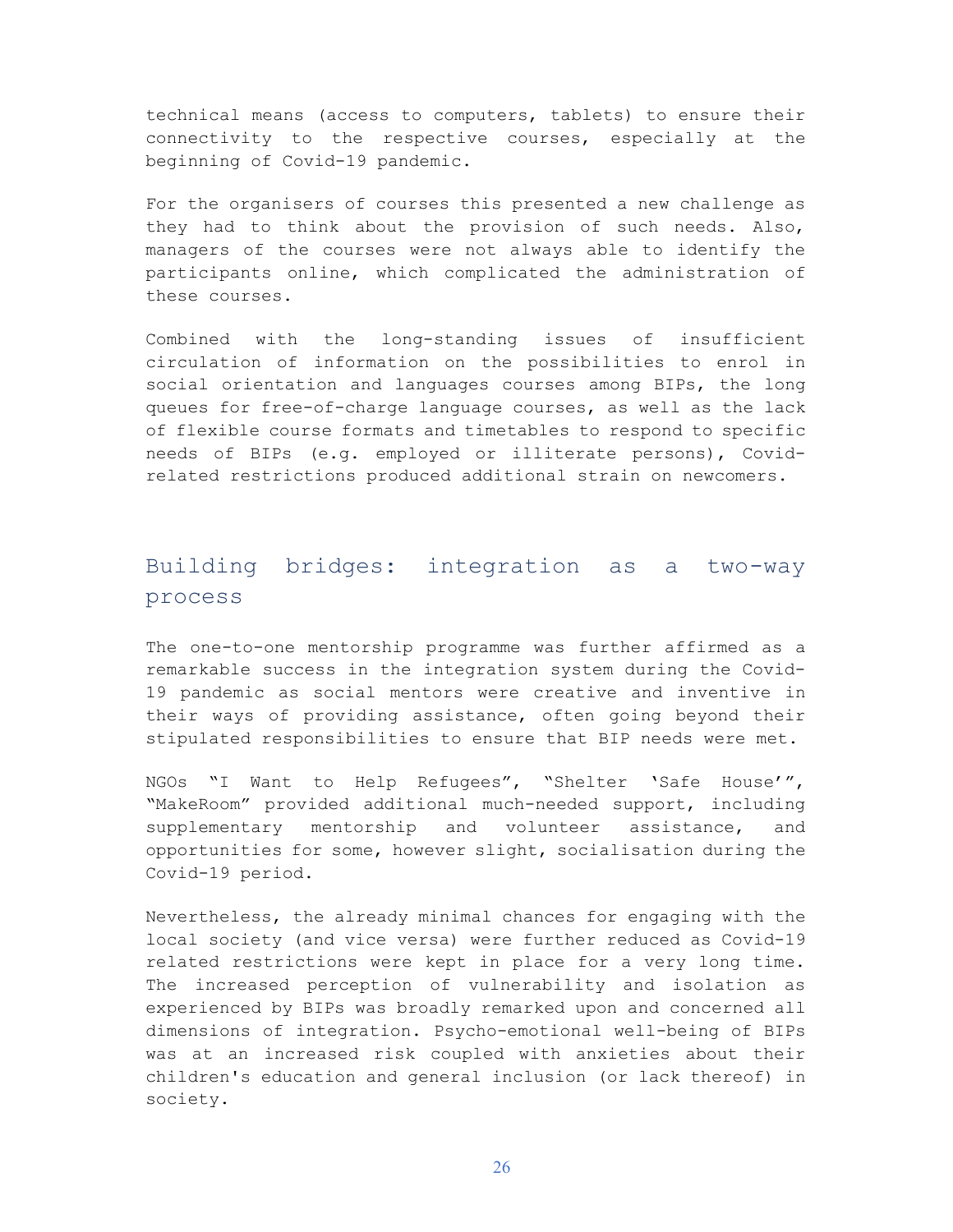As was noted already in the Baseline Report and Evaluation 1 Report, the mentor's service should become a permanent form of support available to BIPs also after 12 months since receiving the status of international protection. Experience of NGOs working with BIPs shows that mentors' support would be a valuable asset not only for BIPs who return to Latvia after secondary movement, but also for those who have received this support for 12 months yet need more assistance in further integration. The need for additional support should be assessed by social worker.

Importantly, the recent arrival of more than 20 thousand Ukrainian war escapees into Latvia makes ever more timely the recommendation offered in the Evaluation 1 Report to transfer the mentorship services to municipalities. This would require increasing the municipal resources for social work and training social workers in providing assistance to newcomers. Such a move would result in mainstreaming the BIP integration support on a municipal level and thus not only ensure efficient assistance to thousands of Ukrainian beneficiaries of temporary protection, but also improve access to various modes of assistance to all BIPs in Latvia.

### Conclusion

In the years 2019-2021, BIP integration system experienced little change with regard to legal and policy framework and collaborative implementation of integration measures. Two largely unexpected upheavals – the Covid-19 pandemic and the influx of irregular migrants into Latvia through Belarus – highlighted once again the long-standing challenges of the integration system, namely:

- Lack of coordination and mainstreaming of integration policies;
- lack of permanent, long-term social assistance model for BIPs;
- inequality of support between the two different categories of BIPs defined by residence status;
- absence of housing support.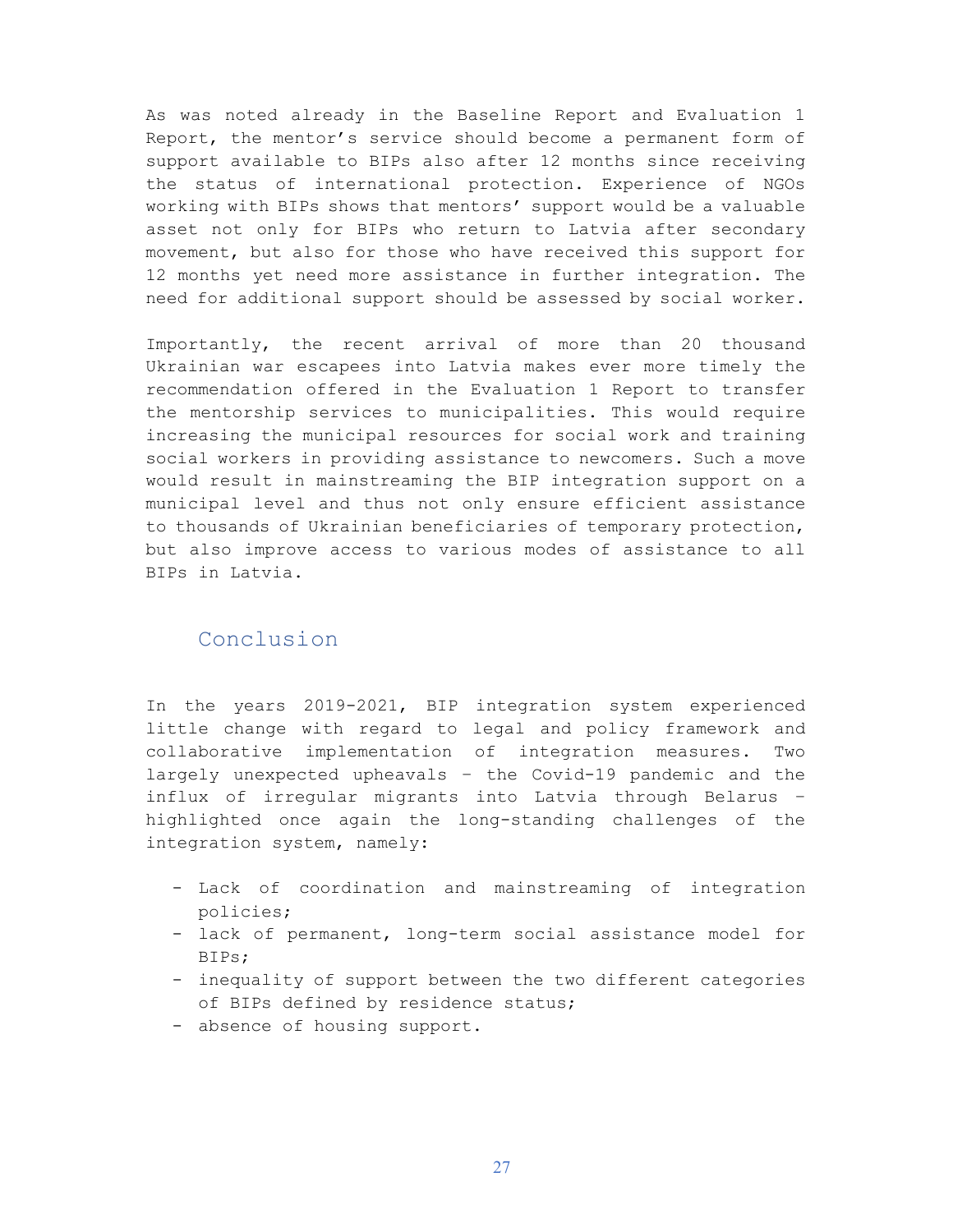Yet some of the long-discussed and much needed legislative and policy changes took place after the period of current evaluation. These developments included:

- Creation of a national coordinating body for socio-economic inclusion of BIPs;
- elimination of differences between social support based on the protection status;
- steps towards the untying of social support from the registered place of residence as a precondition for receiving social assistance.

Despite the positive changes, most of the recommendations for improving the integration system that were included in NIEM's Baseline Report and in the 1st Evaluation Report are still valid. The recommendations summarised below call for solutions to the long-standing integration challenges in Latvia during the last six years. Notably, the need for an efficient integration system has become particularly acute with the arrival of Ukrainian war refugees in recent months. Therefore, these recommendations are also relevant for the reception and integration of Ukrainian civilians in Latvia:

- ➤ Improve the mainstreaming of integration activities across the relevant policy fields and different sectors of government and enhance the coordination of integration activities with the help of the new national coordinating institution (SIF).
- ➤ Cancel the requirement for a registered place of residence as a precondition for all types of social support Consider registering social support provided to SAS in a special database the same way as it is currently done for Ukrainian civilians to prevent requests for assistance in several municipalities.
- Develop targeted housing support to BIPs by recognising them as one of the target groups in the National Housing Strategy, possibly introducing a specific initial housing benefit to BIPs, setting up a state/municipal guarantee fund for property-owners renting out their properties to BIPs, developing social housing and intermediate solutions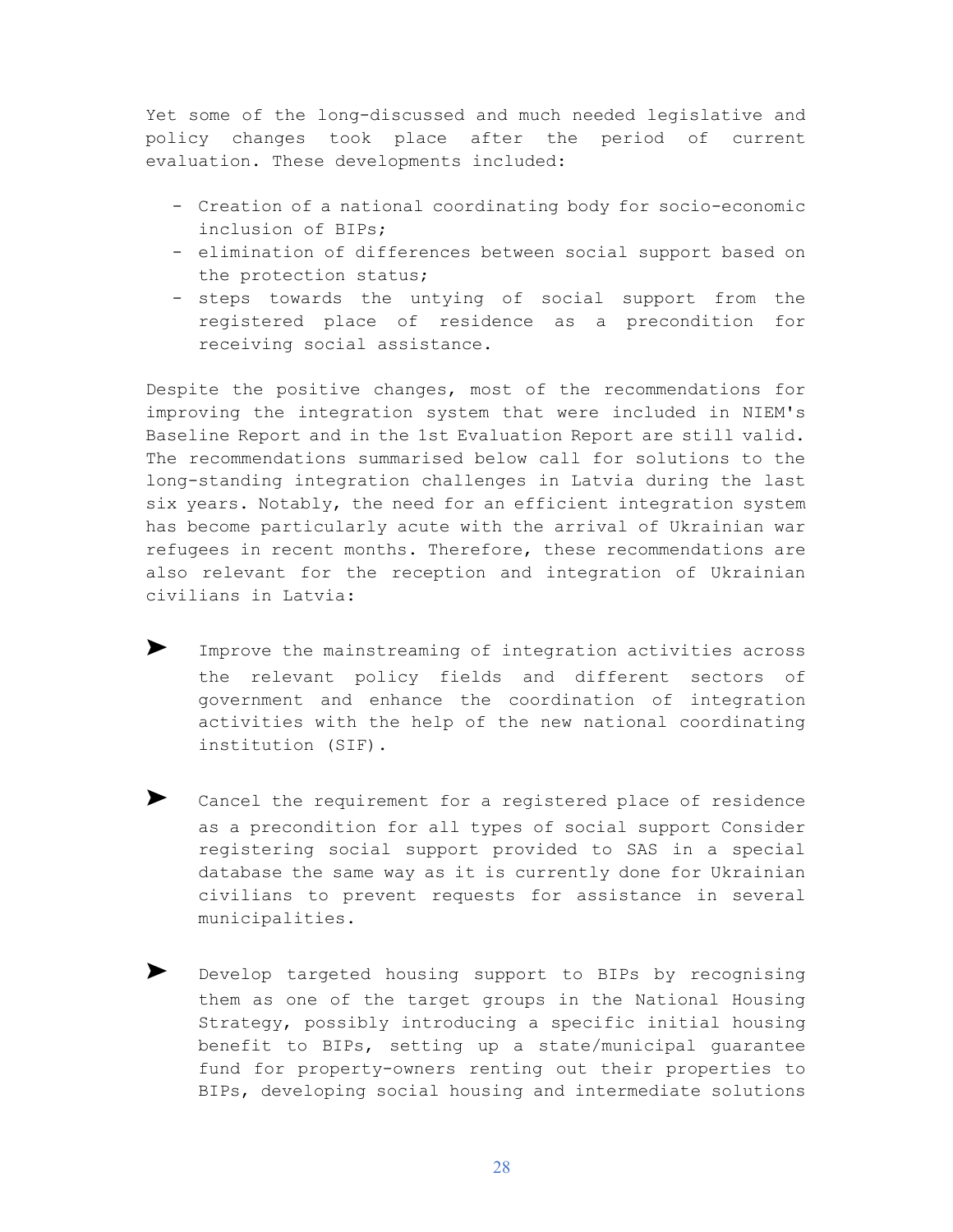such as halfway homes for BIPs through cooperation of state and municipal institutions and NGOs.

- ➤ Transfer the social mentorship service offered to BIPs to municipalities so as to mainstream the integration support at the municipal level. This move would require increased resources for social work at the municipalities and additional state-sponsored training of municipal social workers and mentors.
- ▶ Extend the duration of social mentor's service from 12 months to 24 months, making the provision of mentor's support in the latter 12 months subject to an assessment by social worker.